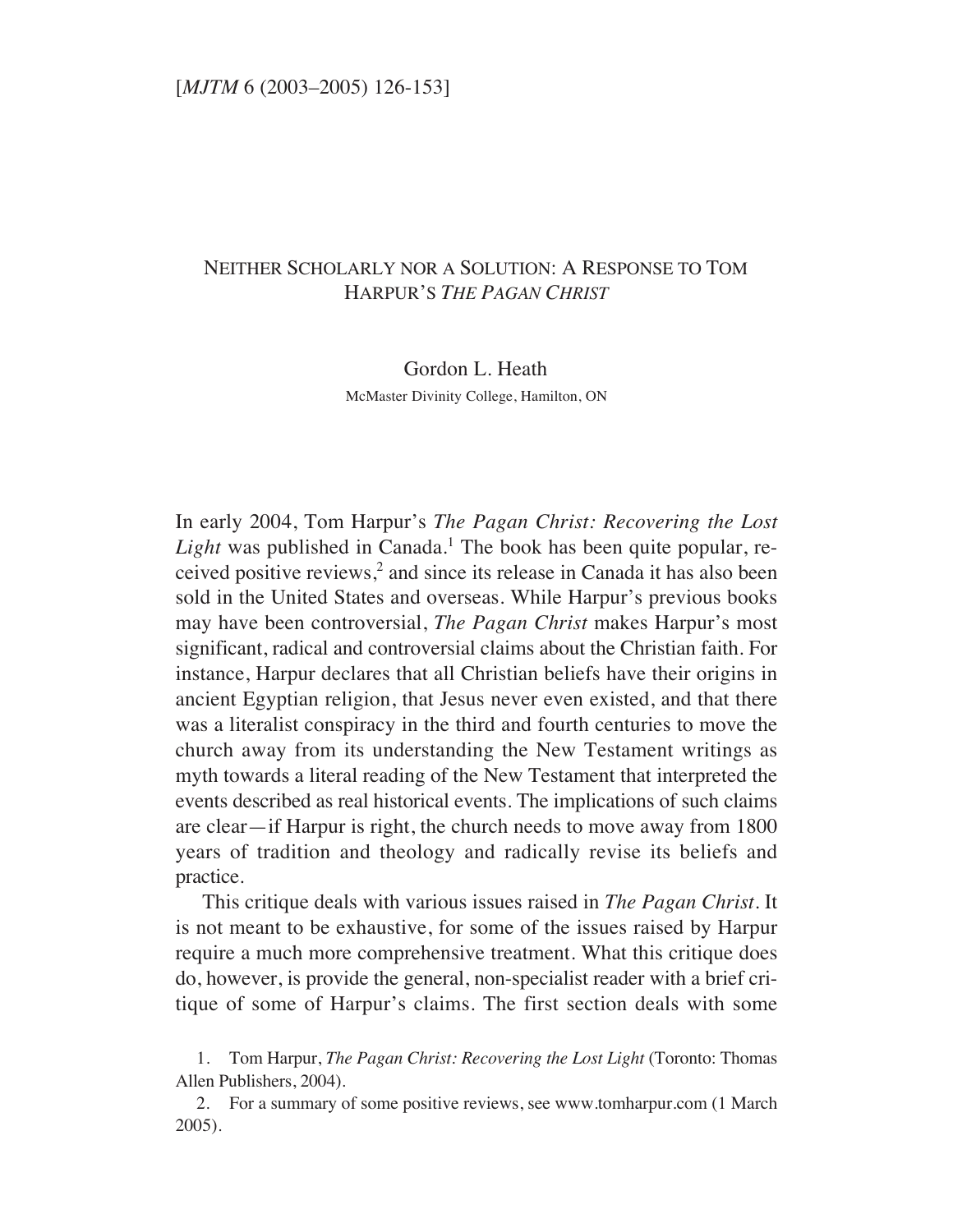general issues, and the second section deals with the core concerns of the book. What both sections will show is how *The Pagan Christ* is neither a work that respects basic scholarly conventions nor provides a fair and reasonable solution to the questions raised by Harpur.

## 1. *General Issues*

## a. *Areas of Agreement*

While most of this article is quite critical of *The Pagan Christ*, it should be noted that I agree with Harpur in a few areas. First, it is worthwhile to affirm Harpur's aversion to rigid (and often hateful) fundamentalism. No doubt he has had some miserable experiences with well-meaning (hopefully) Christians. Second, it is also worthwhile to affirm that the church has done shameful things in the past (he notes events such as the Inquisition). Injustices must be acknowledged and lamented. Nevertheless, I do not believe that the answer to obnoxious Christians is to discard the doctrines of the church, and I am not convinced that certain abuses in the past should necessarily cause us to discard specific doctrines today. In other words, I do not believe that the only way to a healthy Christian spirituality is to dump historic orthodox Christianity.

#### b. *Harpur's Objections to Criticism*

On his website www.tomharpur.com (1 March 2005), Harpur provides four points as a "reasonable approach" to dealing with critics of his book. As my comments below indicate, I am convinced that much of his "reasonable approach" to his critics is actually unfair and unscholarly.

First, Harpur dismisses outright any criticism of his book by a priest, a church official or a professor at a seminary because he claims that all such people would naturally be biased against his book. He goes on to claim that such people (he labels them "ultra-conservative and/or fundamentalists") are "deeply threatened" by ideas that threaten their "traditional beliefs." He concludes by stating that these people fear his ideas because if "one stone of the edifice is obliterated, the whole edifice begins to totter."

Is this a "reasonable approach" to criticism? While it may be true that there are priests, church officials and seminary professors that have biases, to dismiss their criticisms outright before he has even heard them is ridiculous. Everyone has a bias (even Harpur), but the mark of a good scholar is to acknowledge one's bias and do everything (as much as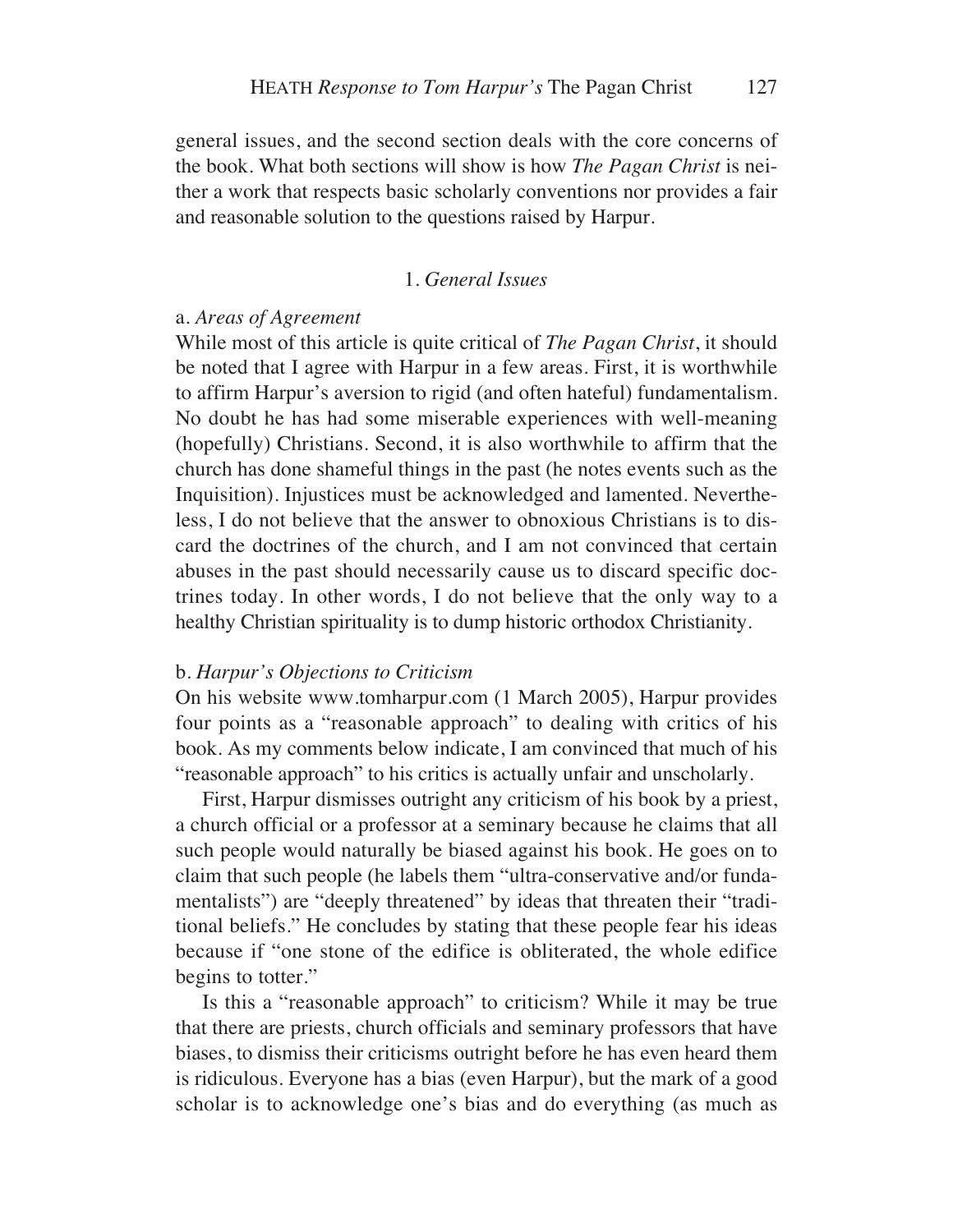possible) to keep that bias from influencing the outcome of one's research. Harpur ignores the scholarly convention that dictates that arguments are dealt with on their own merit, and not by labeling the critic and then dismissing the critic because of the label. Philosophers call attacking the person and not the actual issue an *ad hominem* argument. Ironically, Harpur finds himself using *ad hominem* arguments, something that he damns fundamentalists for using.

Another problem with this particular approach of Harpur is that the argument can just as easily be turned around and used against Harpur. Certainly Harpur has a vested interest in his beliefs (who doesn't have a vested interest in their own beliefs?), and it could equally be claimed that he is "deeply threatened" by any ideas that threaten his nontraditional beliefs. Even the statement if "one stone of the edifice is obliterated, the whole edifice begins to totter" can be applied to Harpur and to why he seems to be so threatened by criticism of his work.

Second, Harpur claims that the "acid test" of "intellectual integrity" is that a critic has read the key works (Kuhn, Massey, Higgins) that Harpur relies upon to build his case. This is a valid point; to critique Kuhn, one should at least read something of Kuhn's. However, not everything in Harpur's book is based on Kuhn, Massey or Higgins. For instance, Harpur makes claims about the historicity of Jesus and the early church that do not necessarily have anything to do with Kuhn, Massey and Higgins. He also has certain assumptions that impact his interpretation of the New Testament. In other words, one need not read Kuhn and the others to critique certain assumptions that Harpur brings to his research or certain claims that he makes about the historical nature of the New Testament.

Third, Harpur criticizes the "general professional academic" who is discontent with the extent of Harpur's documentation. On the one hand, I agree with Harpur: a "popular level" book should be evaluated as just that. On the other hand, I disagree with Harpur. He claims to be a scholar, and invites scholars to read his work, yet he seems to want them to just accept as "factual" everything that Harpur says just because he says it. What scholar operates that way? Scholars want to see sources and be free to ask questions about them and about how they were interpreted.

Fourth, Harpur states that the most important consideration is whether the critic is concerned with the main thesis of the book, or if the critic is merely concerned with "nit-picking" and "discrediting the book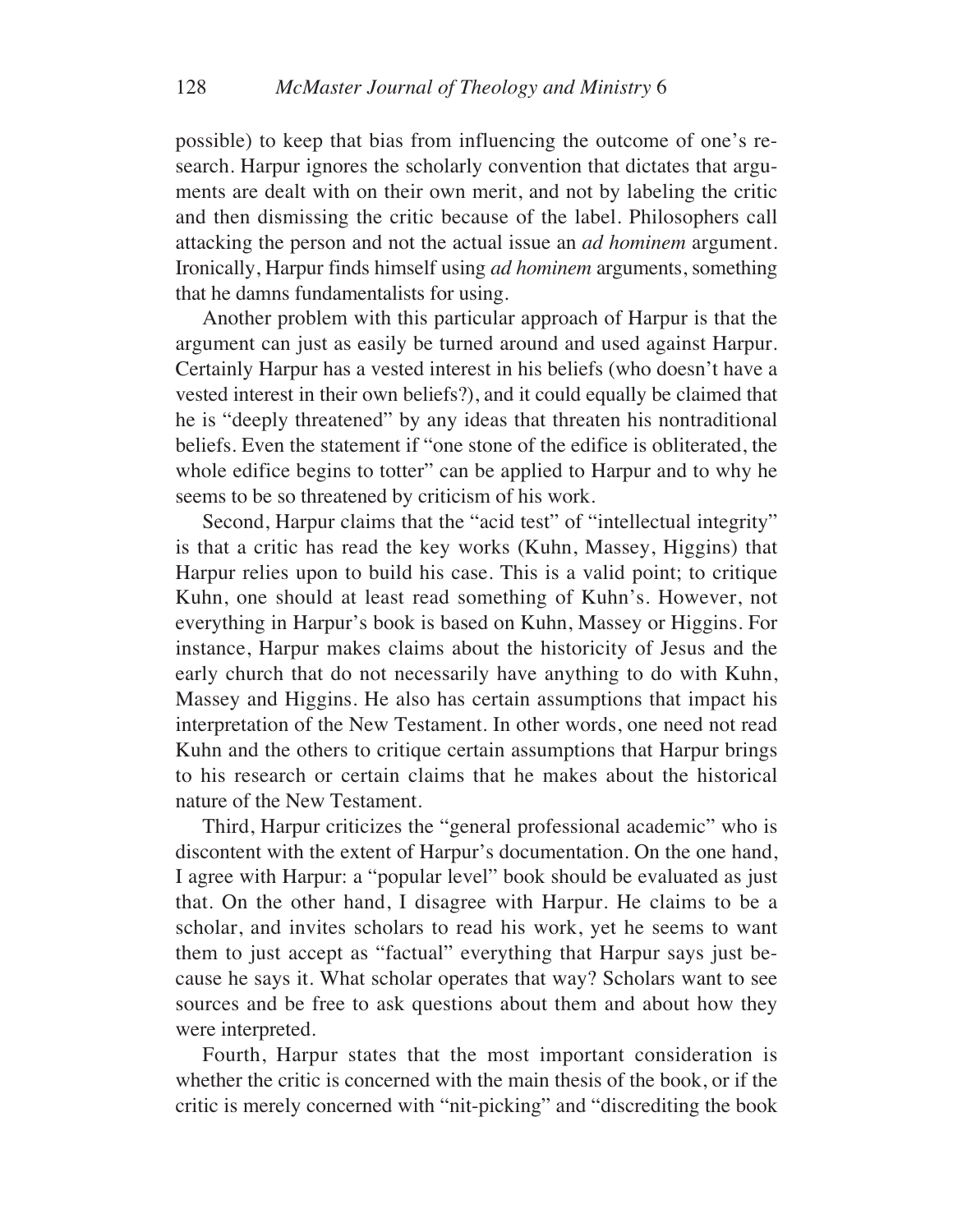at any cost." There are a few problems with this fourth consideration. One, how can he know a critic's motives? Critics do not always state motives, and what may look like "nit-picking" may actually be a serious attempt to grapple with the provocative claims in the book. Two, "nitpicking" (if by that term one means a detailed and often tedious testing and critiquing of methodology and claims) is what most scholars do. In fact, I expect every student of mine to do with any book what I am doing to Harpur's right now in this book review.

As the above comments indicate, I think that Harpur's response to his critics is far from "reasonable." His book states that 1800 or so years of Christian theology needs to be overturned, and that 2 billion Christians in the world have it all wrong. Despite these provocative claims, however, according to Harpur no criticisms by church leaders are valid, no one who has not read Kuhn, Massey or Higgins can say anything about the book, scholars should not expect to examine sources, and anyone who criticizes can be dismissed because he or she is just "nit-picking" and/or "discrediting the book at any cost." Just who can critique the book?

### c. *The Alleged Need for a Change*

Harpur seems to think that Christianity is facing a crisis. In fact, he says that Christianity is "one more generation before extinction."3 This alleged crisis seems to be driving the need for a radical change in the way in which Christianity is understood. It cannot be denied that Christianity in the West is experiencing difficult times (Christianity in Europe appears to be in a very bad state, the church in Canada is following Europe's course,<sup>4</sup> and the church in the U.S. seems to be holding its own). However, Christianity around the globe is robust and expanding. Philip Jenkins in *The Next Christendom* does an excellent job of detailing the growth and health of the global church.<sup>5</sup> The irony is that the growing global church is mostly conservative and would balk at any suggestions

3. Harpur, *The Pagan Christ*, 7. This alleged need to change and modernize is not a new idea. Since the nineteenth century there have been many who have felt that the church needed to "modernize," as Harpur is advocating, in order to survive.

4. Although a new book by Reginald Bibby suggests that religion in Canada is not necessarily in the bad state that many had once thought. See Reginald Bibby, *Restless Gods: The Renaissance of Religion in Canada* (Toronto: Stoddart, 2002).

5. Philip Jenkins, *The Next Christendom: The Coming of Global Christianity* (Oxford: Oxford University Press, 2002).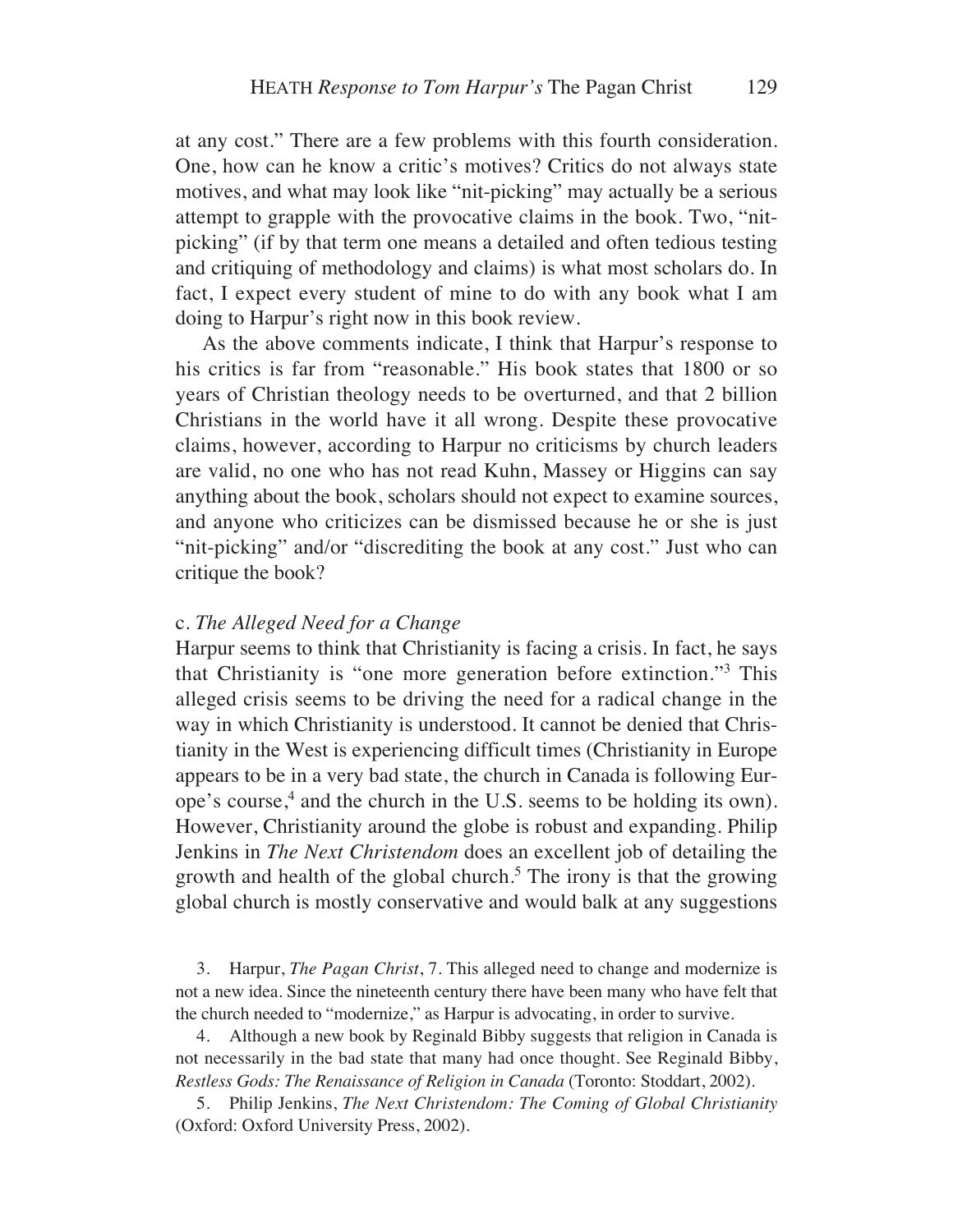that it is necessary to discard almost 2000 years of belief in order to "survive." (What is also ironic is the fact that basically the only churches in the West that are growing, or not dramatically shrinking, are conservative ones—the "new improved" message of the mainline liberal churches seems to have minimal appeal.<sup>6</sup>) While Harpur's personal experience may indicate that the church is on its deathbed, the larger (global) picture indicates that the church is far from close to death, and that any attempt to save the patient with the medicine that he is offering would only contribute to the demise of the patient he is trying to save.

#### d. *Sloppy Thinking*

The following are a few examples of sloppy thinking in *The Pagan Christ*. This type of sloppy thinking does nothing to convince thoughtful readers of the validity of Harpur's argument.

First, Harpur takes the early church historian Eusebius to task for his lack of objectivity,<sup>7</sup> but uses without criticism the famous British Enlightenment historian Edward Gibbon. However, Gibbon was far from an objective historian. Gibbon was a masterful historian, but his anti-Christian bias is no secret, and that bias colored his interpretation of the events described in his history of the Roman Empire. To be fair and consistent, Harpur should go after Gibbon for his bias with as much passion as he does against Eusebius. It is neither fair, nor scholarly, to ignore a bias when it works in your favor, and attack a bias when it does not (my hunch is that Harpur likes Gibbon's bias, so it is okay for him).

Second, Harpur makes the absurd claim that "this great world religion [Christianity] actually rests on a foundation of falsehood and forgery."8 This quotation is referring to the work of Eusebius in his *Ecclesiastical History*—but since when does Christianity rise or fall with the trustworthiness of a fourth-century church historian?

Third, since when does self-actualization prove the truthfulness of any book? Since when does a widespread response to a book prove its veracity? Harpur's website takes great pains to indicate how the book has changed many people's lives (a pretty standard thing to do when trying

6. For example, see Les Parrott III and Robin D. Perrin, "The New Denominations," *Christianity Today* (11 March 1991), 29-33.

7. Harpur is right in his claim that Eusebius's motives as a historian influenced his writing of the church's history. In this regard, he is saying what almost everyone says about Eusebius.

8. Harpur, *The Pagan Christ*, 54.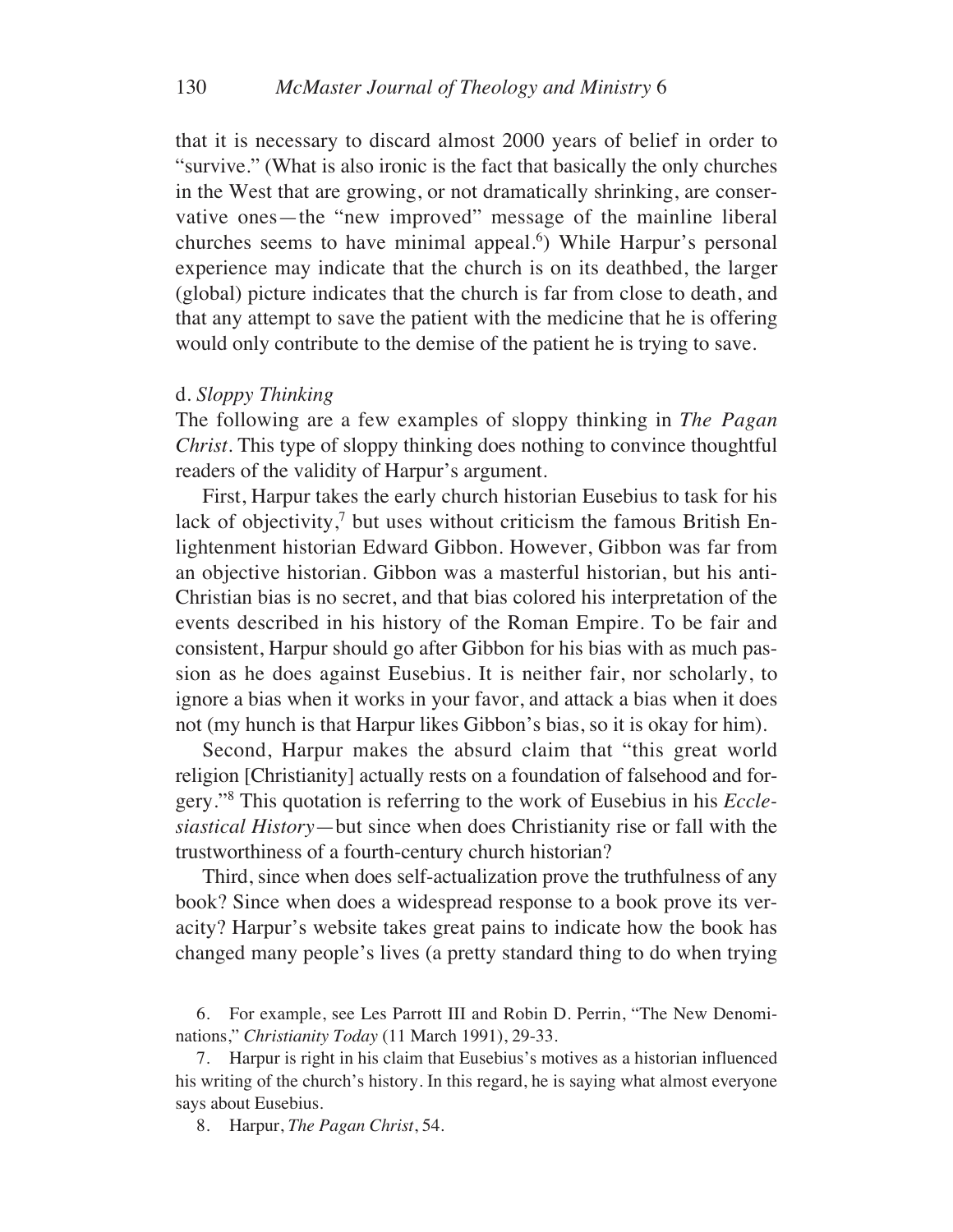to sell a book—no big deal, and Harpur is not the only one to do it). However, it seems that these testimonials are presented, at least in part, to defend the book from its critics. The problem with such an approach is that anyone familiar with history can point to many books that at one time had a widespread readership and changed many lives, but today are books that are rejected as misguided or worse. Also, I have recently talked with a person who said that Dan Brown's *The Da Vinci Code*, and the concomitant conspiracy theory that went along with it, changed her life (in fact, her testimonial was remarkably similar to the ones on Harpur's website). So whose testimony is to be taken as "proof"? My point is simply that, while testimonials may be personally satisfying to an author, a good scholar should never confuse accolades and testimonials with the verification of one's research results.

Fourth, one wonders when something becomes no longer Christian. For example, if I simply apply vinyl siding to my house, or paint it, or add a porch, or replace the windows, I can still say that the house is the "same house." However, if I tear my house down, demolish the foundation, and rebuild my house on the lot down the street, I cannot say that my house is the "same house." The changes that Harpur is suggesting are so dramatic and radical, that I do not think that he can claim the title of Christian for what he is proposing. It is no longer the "same religion." Harpur is entitled to his opinion, but there is nothing in his proposal that is remotely similar to anything that the early church (or any period for that matter) believed.<sup>9</sup> That being the case, how can he call it Christianity?

Fifth, why should one believe Harpur's conspiracy theory when there are many others from which to choose? In the days immediately after the resurrection there was a conspiracy to explain away the event (Matt 28:11-15). Since that time there have been other conspiracy

9. This point is supported by J. Gresham Machen, an opponent of liberalism in the early part of the twentieth century. In his classic work against liberal theology, *Christianity and Liberalism*, he writes, "It is perfectly conceivable that the originators of the Christian movement had no right to legislate for subsequent generations; but at any rate they did have an inalienable right to legislate for all generations that should choose to bear the name of 'Christian.' It is conceivable that Christianity may now have to be abandoned, and another religion substituted for it; but at any rate the question what Christianity is can be determined only by an examination of the beginnings of Christianity." See J. Gresham Machen, *Christianity and Liberalism* (New York: Macmillan, 1923; repr. Grand Rapids: Eerdmans, 1987), 20.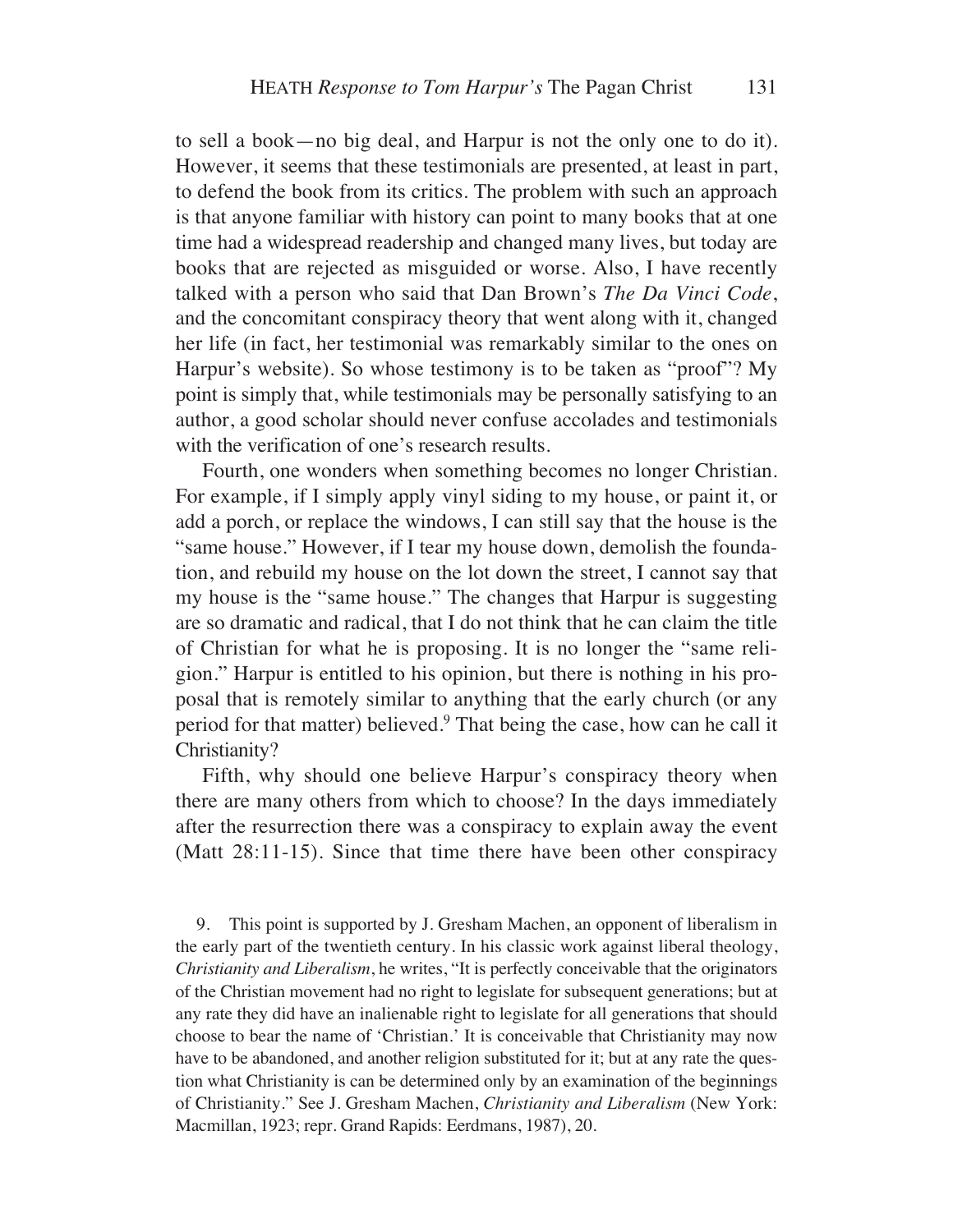theories about various aspects of the church's history. Two very recent examples of such conspiracies are Dan Brown's *The Da Vinci Code* and Harpur's *The Pagan Christ*. In light of these conspiracy theories, the obvious question is: why should one endorse Harpur's conspiracy theory? Why not Dan Brown's in the *Da Vinci Code*? Since they cannot all be true, what evidence is there that indicates that his conspiracy theory is "true" and Dan Brown's (or any of the other ones out there) is "not true"?

#### e. *What About Islam?*

I am curious to know what Harpur thinks about Mohammed and Islam. It is generally recognized that Judaism, Christianity and Islam are world religions with a great deal in common. They share similar prophets (Abraham, Moses, Jesus), and Muslims have recognized and respected the Jews and Christians as "people of the book." However, if everything taught in Judaism and Christianity really has its origins in ancient Egyptian religion, and nothing in the Jewish or Christian scriptures is meant to be taken as history, and Jesus never actually existed, what does that say about Islam? For the sake of consistency, would Harpur also argue that nothing in the Koran should be taken as history, that everything in Islam has its roots in ancient Egyptian religion, and that Mohammed never really existed? Stated differently, is the sequel to *The Pagan Christ* going to be *The Pagan Mohammed*?

### 2. *Core Issues*

The items and concerns listed above are important, but they still do not get to the heart of Harpur's claims that the origins of Christianity can be found in ancient Egyptian religion. Therefore, this section will deal with the core issues surrounding this claim, as well as the claim itself.

#### a. *Reputation*

Harpur states that he depends on Kuhn for his theories about the Egyptian origins of Christianity. In fact, even what Harpur says about the "crisis" facing the church (and the need for change) comes right from Kuhn's work.10 He dedicates the book to Kuhn, refers to him

<sup>10.</sup> For example, compare the remarks made in *The Pagan Christ*, 7-8, with remarks made in Alvin Boyd Kuhn, *The Lost Light* (Elizabeth, NJ: Academy Press, 1940), 1-2.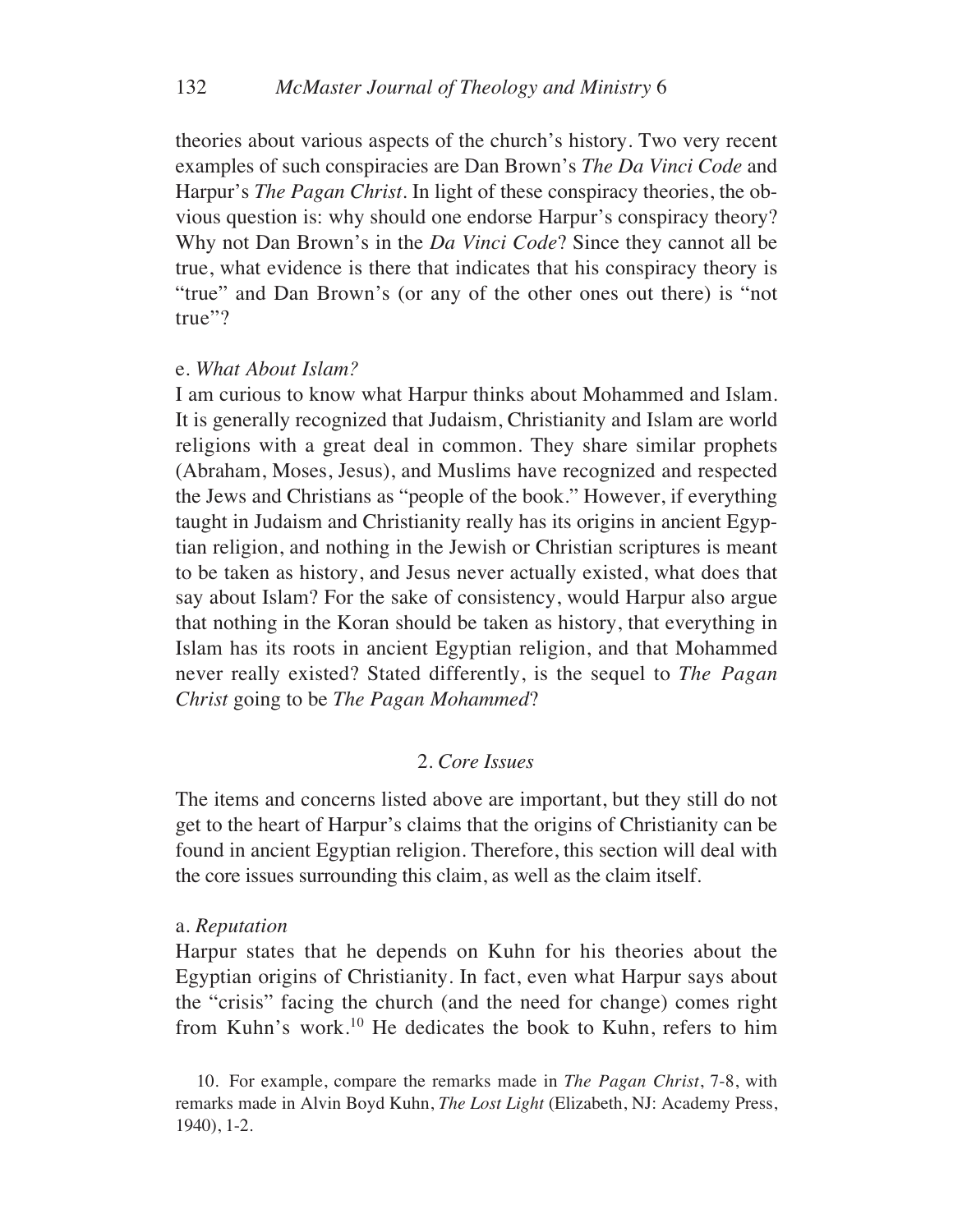throughout the book, and urges people to read his works. $^{11}$  That being the case, in order to deal with Harpur, one must deal with Kuhn. However, Kuhn makes it very clear that his work in *The Lost Light* is very much dependent on the work of Massey. In that Kuhn is quite right, for approximately one-third of his endnotes in *The Lost Light* refer to Massey's works (usually *Ancient Egypt: The Light of the World*).12 Kuhn also pays tribute to Massey in one of his endnotes in *The Lost Light*. <sup>13</sup> Since Harpur's work is really a modern re-working of Kuhn's and Massey's ideas, it is fair to say that to test Harpur's claims, one must really test the sources of his ideas.<sup>14</sup> So what about the claims of Kuhn and Massey?15

First of all, how were Kuhn and Massey viewed by the academic world? Harpur claims that Massey was a man of "vivid genius and poetic fire who distinguished himself as a social reformer, a poet, and especially an Egyptologist" who was "light-years ahead of his time."16 Massey also wrote, it is claimed, a "series of brilliant scholarly works on the religion and mythology of ancient Egypt."17 Harpur does note that Massey's work was not widely circulated, and his work was "considered taboo" in the "respectable literary and religious circles."18 This chorus of praise for Massey is echoed in Kuhn's work where he says that Massey's contribution to the study of ancient Egyptian religion was

11. On his website (www.tomharpur.com), Harpur urges people to read Kuhn's works.

12. Gerald Massey, *Ancient Egypt: The Light of the World* (London: T.F. Unwin, 1907).

13. Kuhn, *The Lost Light*, ch. 4 n. 7.

14. Harpur also identifies Higgins as one of the three main contributors to his theory. While Higgins does have a part to play, I would argue that most of Harpur's ideas come directly from Kuhn (and Kuhn from Massey). That being the case, I think that much of what Harpur says hinges more on Kuhn and Massey than Higgins. (Harpur even states in *The Pagan Christ*, "Acknowledgements," that he leans more on Massey than Higgins.)

15. Since Harpur is dismissive of those who have not read any of Kuhn and Massey's works, I go on record here stating that I have read a number of Kuhn's and Massey's works.

16. Harpur, *The Pagan Christ*, 9.

17. Harpur, *The Pagan Christ*, 202.

18. Harpur, *The Pagan Christ*, 9.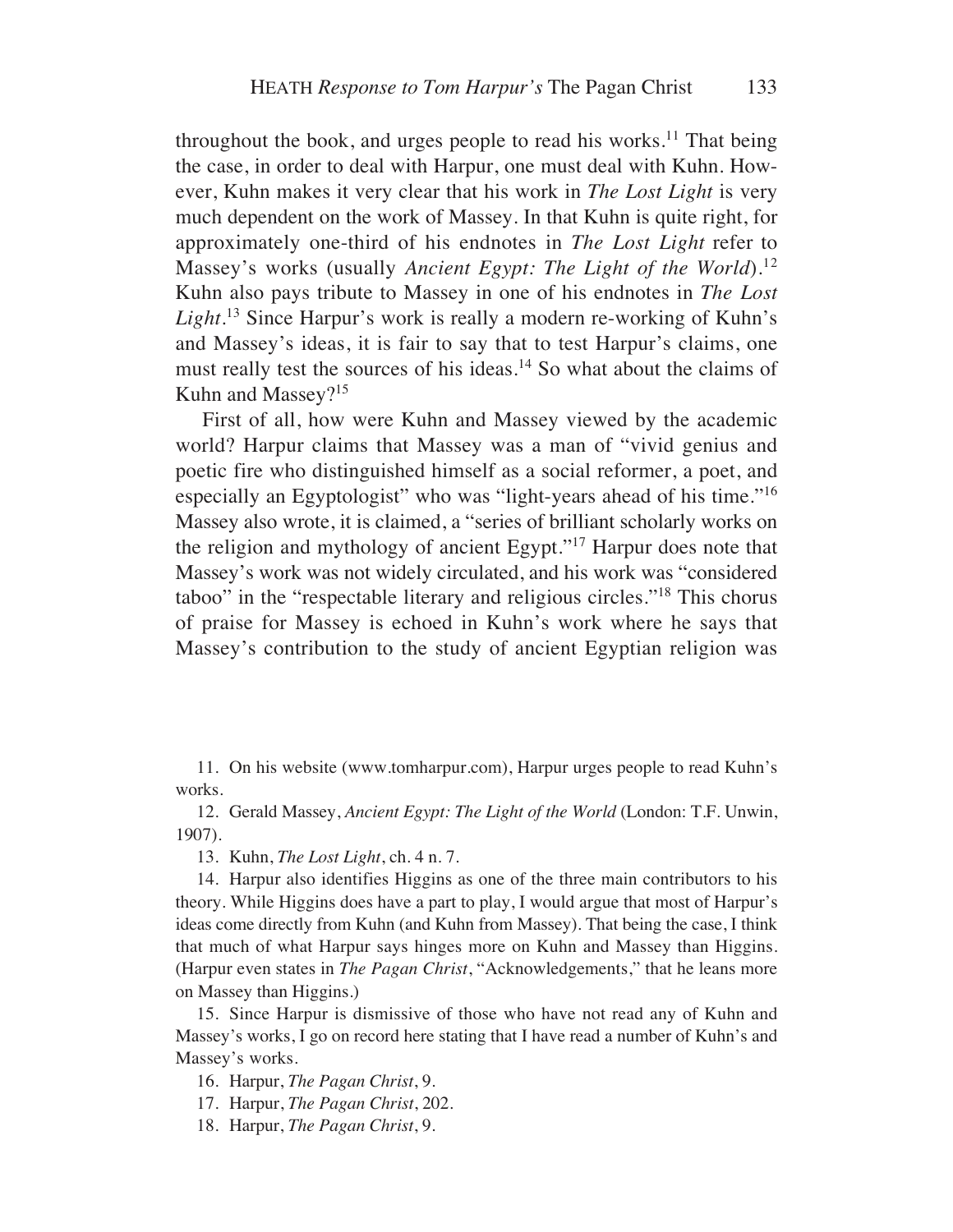invaluable.19 Obviously Harpur and Kuhn are impressed with Massey, but what about others? Harpur makes similar claims about Kuhn.<sup>20</sup>

If Massey and Kuhn were so brilliant, and their contribution so profound, certainly others would have noticed. The problem is that they have not. For instance, a 1908 review of Massey's *Ancient Egypt* in the *New York Times* is far from complimentary. It states, in part:

But, further, he [Kuhn] had little idea of what is and what is not permissible in logical argument; very few of his syllogisms are without a flaw; he has no perception of what is possible or impossible in respect of philological comparisons, and he was dominated by a fanatical belief with regard to the origin of Christianity which at once takes his book out of the realm of science. $21$ 

One professor of Egyptology at the University of Chicago has stated that Kuhn, Massey and Higgins are "not to be considered giants in the field of Egyptology" and that their works are "on the fringe."22 As Ward Gasque has also noted, not one of the men is noted in the standard reference works in the field such as the *Oxford Encyclopedia of Ancient Egypt* (2001), M.L. Bierbrier's *Who Was Who in Egyptology* (1995) and Ida B. Pratt's *Ancient Egypt* (1925/1942).23 My point is not that a scholar must be recognized as brilliant by his or her peers in order to be correct. Rather, I am simply taking issue with Harpur's polemics. He overstates the genius and reputation of Massey and Kuhn in order to bolster his case; such an approach may sell books, but it is not good scholarship.

In response to this criticism, Harpur may say that he did state that both were never really recognized in their day. But if they were not recognized in their day, who suddenly determined that they were both geniuses—Harpur? If Harpur wanted to keep the reputation of these

#### 19. Kuhn, *The Lost Light*, 595-96.

20. "I have found the writings and research of Dr. Alvin Boyd Kuhn to be the most erudite, most eloquent, and most convincing—both intellectually and intuitively—of any modern writer on religion I have encountered in a lifetime dedicated to such matters. To meet him through his books and monographs is to be confronted by a towering polymath whom history has yet to recognize fully in his brilliance." See Harpur, *The Pagan Christ*, 9.

21. *New York Times*, 15 February 1908.

22. Personal email correspondence between Gordon Heath and the professor.

23. W. Ward Gasque, "Comment: Was Christ's Life Based on Pagan Myths?" www.canadianchristianity (31 March 2005).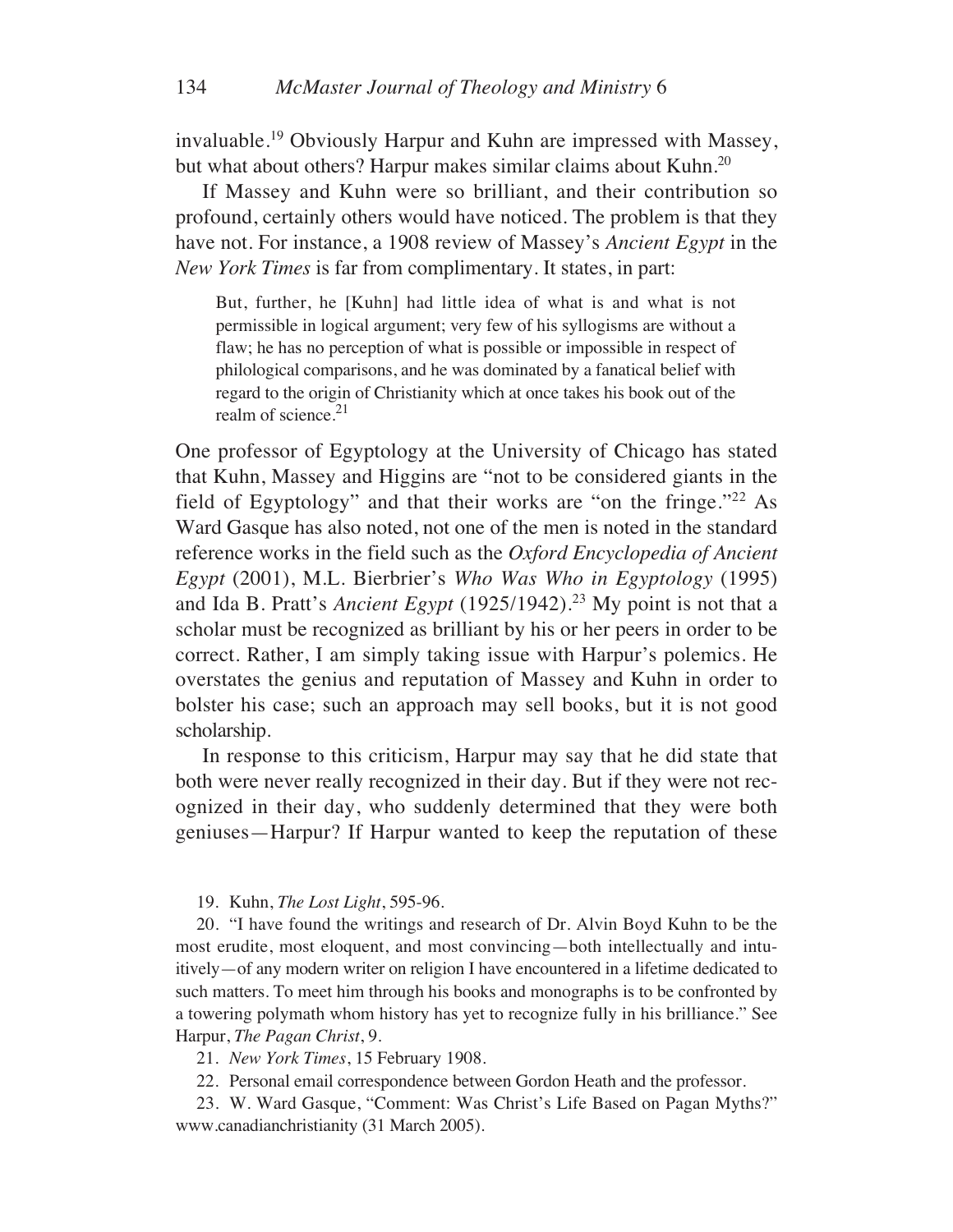two men out of the discussion he should never have placed them on such an intellectual pedestal. Besides, if 2000 years of Christian theology are supposed to be overturned on the conclusions of a few scholars, I hope that the genius of the few scholars would have been recognized by at least a few others.

### b. *Research*

But enough of the reputations of Kuhn and Massey. What about the actual research of both men, and of Harpur? What was the quality of their research? There is no way to dissect all the works of Harpur, Kuhn and Massey in this brief critique. However, suffice it to say that in many cases their methodology is seriously flawed (which should cause one to be skeptical about the conclusions). First, the fact that there are similarities between Christianity and first- and second-century paganism is quite obvious. In fact, church fathers pointed out the similarities. What is important to note, however, is that the church fathers also pointed out the differences. Second, for Harpur, Kuhn and Massey there is a positive and clear connection between every single similarity between Christianity and ancient Egyptian religion. Similarities may mean that there is a connection and that one idea begat the other, but similarities do not necessarily mean that there is a connection. Third, tracing the etymology of words can be precarious at the best of times, something that Harpur, Kuhn and Massey ignore. Fourth, historians rely on primary sources, and must argue on the basis of such evidence. Kuhn and Massey's works, however, are sorely lacking in this regard. Fifth, Harpur, Kuhn and Massey assume that the scriptures are not meant to be read as historical texts or read literally in any way. In other words, the scriptures are "myth." Each one of these flaws will be dealt with below.

1. *Irenaeus on Harpur*. One way to critique Harpur, Kuhn and Massey's methodology is to examine what the early church father Irenaeus (c. 130–c. 200) had to say about such an approach to Christian truth. Why? In the work *Against Heresies* (c. 182–188), Irenaeus takes on the many Gnostics who had infiltrated the church. His aim (apparently unsuccessful) was two-fold: "(1) to render it impossible for any one to confound Gnosticism with Christianity, and (2) to make it impossible for such a monstrous system to survive, or ever to rise again."<sup>24</sup> The reason

24. "Introductory Note to *Irenaeus Against Heresies*," in *Ante-Nicene Fathers*, I (Christian Literature Publishing Company, 1885; repr. Peabody: Hendrickson, 2004),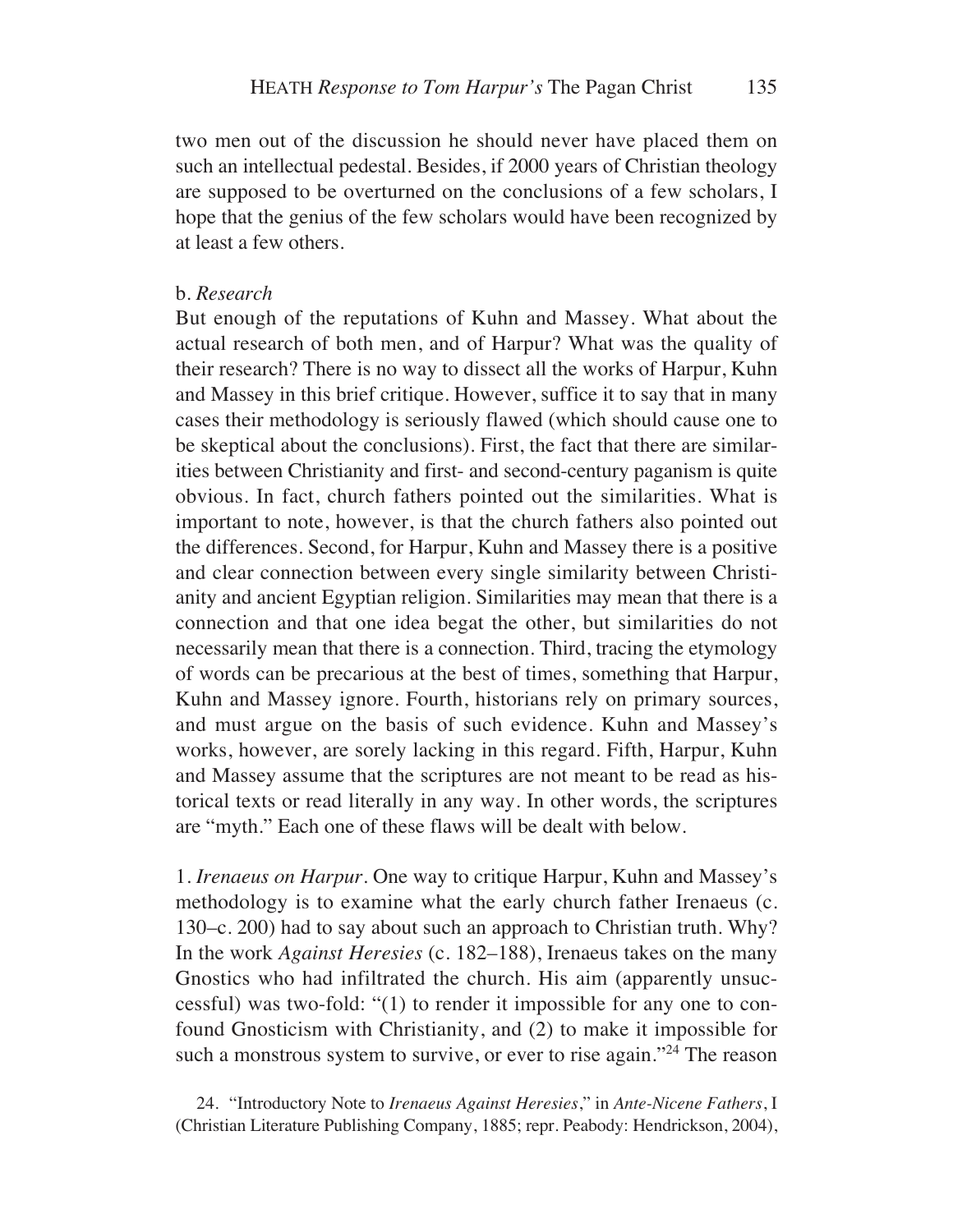for bringing Irenaeus into the discussion is that Irenaeus was a critic of Gnosticism, and Harpur, Kuhn and Massey are, in many ways, modernday Gnostics.

Irenaeus began by warning his readers that they should be careful, for the Gnostics make their teaching "appear to the inexperienced…more true than the truth itself," partly because the Gnostics used language that appeared to be Christian (but, as Irenaeus states, their sentiments were not).<sup>25</sup> He provided myriads of examples of how the Gnostics ignored the natural sense of scripture and twisted it to fit their preconceived notions. The following is a long quotation, but what it does is provide a sense of the type of methodology that Irenaeus found simply unacceptable:

They [Gnostics] tell us, however, that this knowledge has not been openly divulged, because all are not capable of receiving it, but has been mystically revealed by the Saviour through means of parables to those qualified for understanding it. This has been done as follows. The thirty Aeons are indicated…by the thirty years during which they say the Saviour performed no public act, and by the parable of the labourers in the vineyard. Paul also, they affirm, very clearly and frequently names these Aeons, and even goes so far as to preserve their order, when he says, "To all the generations of the Aeons of the Aeon." Nay, we ourselves, when at the giving of thanks we pronounce the words, "To Aeons of Aeons" (for ever and ever), do set forth these Aeons. And, in fine, wherever the words Aeon or Aeons occur, they at once refer them to these beings. The production, again, of the Duodecad of the Aeons, is indicated by the fact that the Lord was *twelve* years of age when He disputed with the teachers of the law, and by the election of the apostles, for of these there were twelve. The other eighteen Aeons are made manifest in this way: that the Lord, [according to them] conversed with His disciples for eighteen months after His resurrection from the dead. They also affirm that these eighteen Aeons are strikingly indicated by the first two letters of His name ['Iησοῦς], namely *Iota* and *Eta*. And, in like manner, they assert that the ten Aeons are pointed out by the letter *Iota*, which begins His name; while for the same reason, they tell us the Saviour said, "One *Iota*, or one tittle, shall by no means pass away until all be fulfilled." They further maintain that the passion which took place in the case of the twelfth Aeon is

310 (page citations are to the reprint edition). All following references in footnotes to early Christian writings below are from the *Ante-Nicene Fathers* edition as noted above.

25. Irenaeus, *Against Heresies*, I, Preface.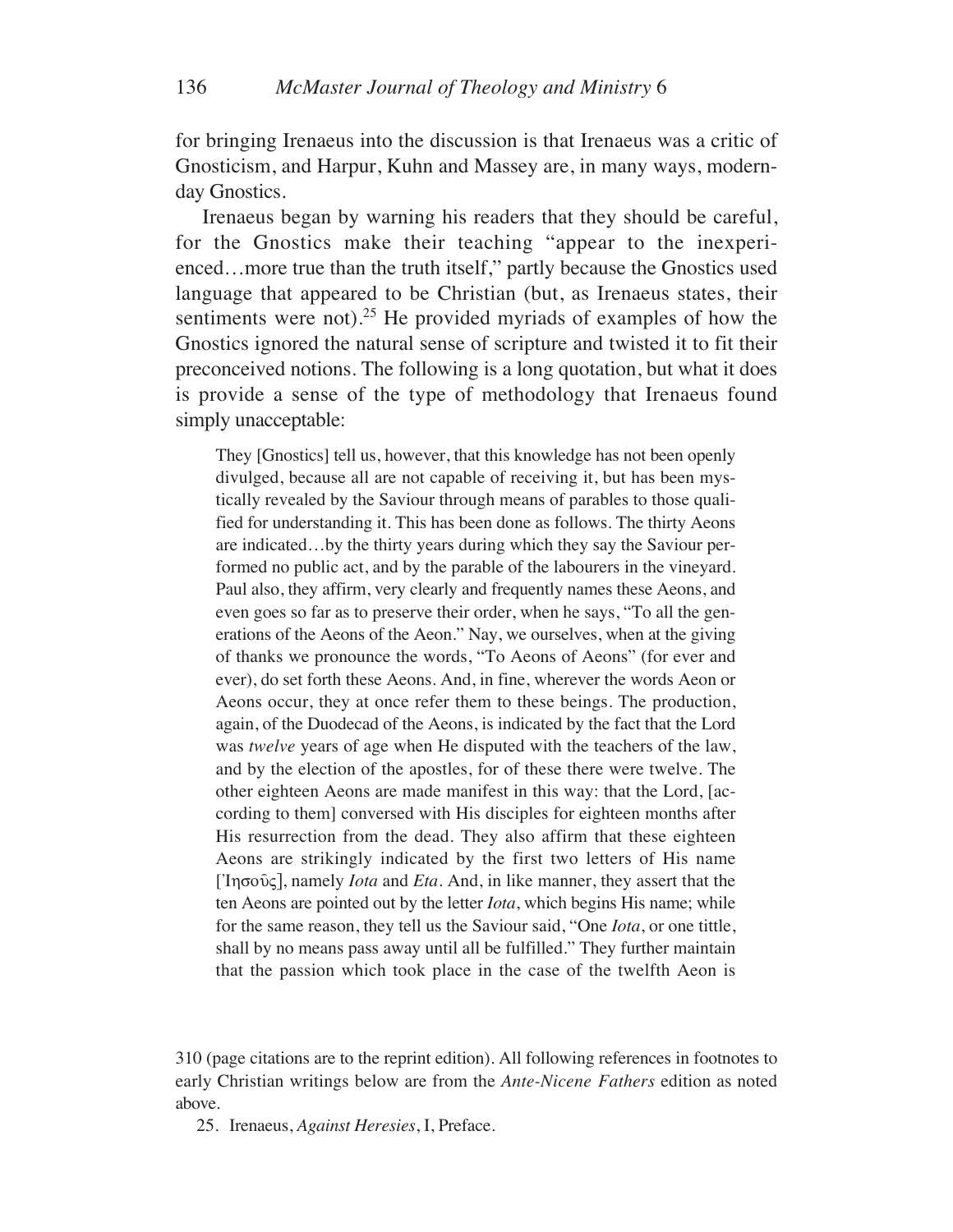pointed at by the apostasy of Judas, who was the twelfth apostle, and also by the fact that Christ suffered in the twelfth month.<sup>26</sup>

In tedious detail, Irenaeus went on to illustrate the many other Gnostic approaches to reading the scriptures. What they all had in common was a fascination with numbers, parallels, etymologies and hidden meanings. This same fascination and fixation permeates Kuhn and Massey's work. In Irenaeus' opinion, such an approach to the scriptures was to "disregard the order and the connection of the Scriptures, and so far as in them lie…, dismember and destroy the truth."27 What the Gnostics did was very much like one who dismantles a work of art and recreates something entirely different from the original:

…when a beautiful image of a king has been constructed by some skillful artist out of precious jewels, [the Gnostics]…then take this likeness of the man all to pieces…re-arrange the gems, and so fit them into the form of a dog or a fox, and even that poorly executed; and…then maintain and declare that *this* was the beautiful image of the king which the skillful artist constructed.28

In other words, the Gnostics eventually destroyed the meaning of the original authors. Whether or not the agenda is being driven by a need to make some type of link between Christianity and some Gnostic demiurge, or ancient Egyptian religion, in Irenaeus' opinion, a fascination with numbers, parallels, etymologies and hidden meanings in the scriptures was not a way to get at the real meaning of the scriptures and of the essence of the Christian faith.

Here is where I find Harpur a bit dishonest and unscholarly. Harpur will bring Irenaeus on his side when he can find a quotation from Irenaeus that seems to support his point, but completely ignore the vast majority of Irenaeus' teaching that utterly condemns Harpur's entire methodology. Either Harpur is unaware of Irenaeus' condemnation of the Gnostic approach to scripture (which would erode Harpur's claim of being a scholar), or he knows about it and chooses to ignore it (which would lead one to question his integrity). Either way, I do not see how anyone even remotely familiar with Irenaeus' writings can, at the same time, support anything written by Kuhn or Massey. Harpur should know that and let his readers know it too.

- 26. Irenaeus, *Against Heresies*, I.3.
- 27. Irenaeus, *Against Heresies*, I.8.
- 28. Irenaeus, *Against Heresies*, I.8.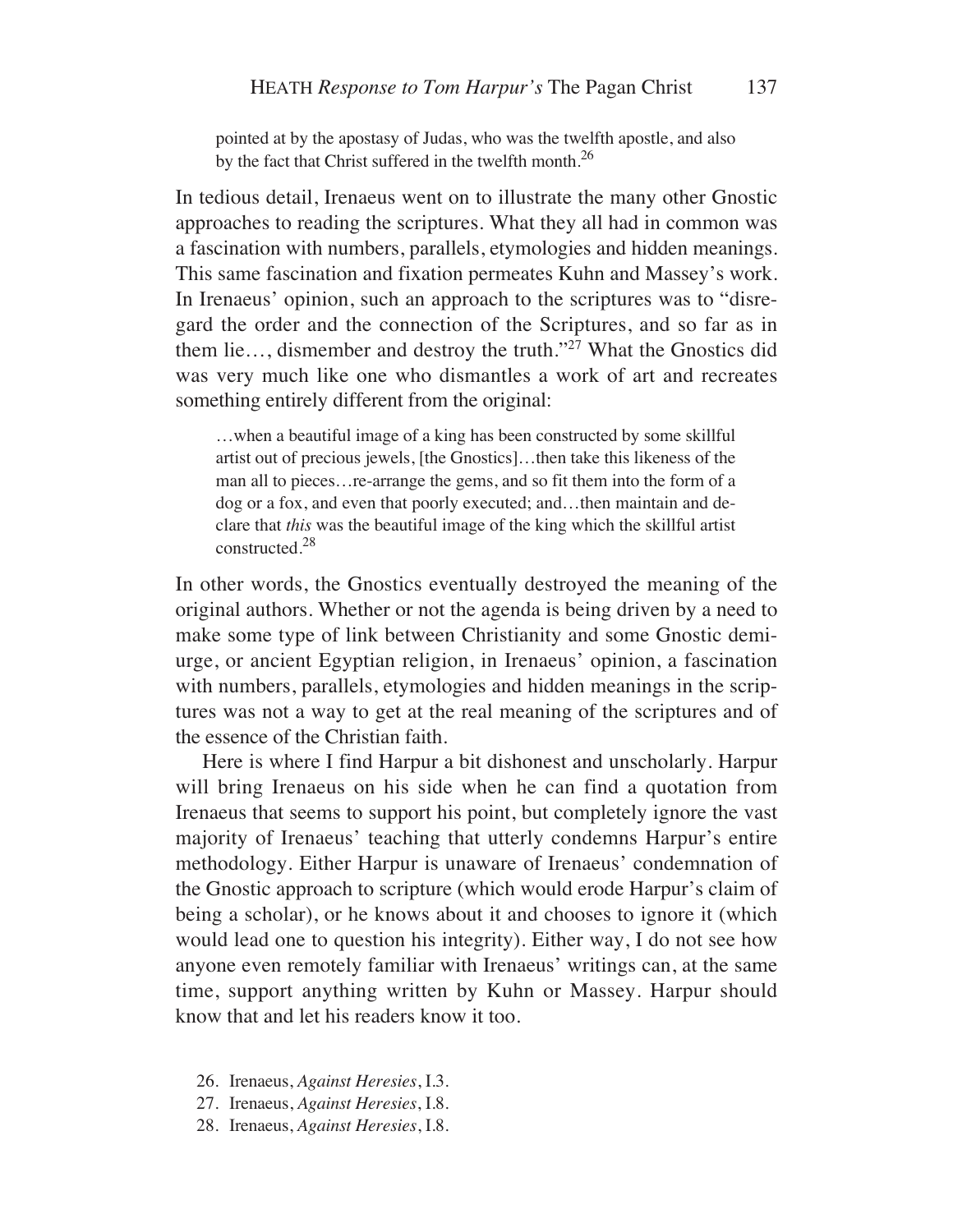2. *Similarities with Paganism*. Another early church writer that is helpful when critiquing Harpur, Kuhn and Massey is Justin Martyr (c. 100–c. 165). Justin Martyr was well aware of the similarities between Christianity and paganism (as were other early church leaders). In fact, Justin spent a considerable amount of time outlining some of the ways in which Christian practices and beliefs were similar to the pagans who persecuted them.29 However, in Justin's opinion, the similarities did not necessarily mean that the message contained in the Gospels had its origins in ancient Roman or Greek (or whatever) religion. In fact, Justin tried to make it very clear that while there may be similarities between Christianity and the other "gods," the Christian claim was that Jesus was superior to all such "gods."<sup>30</sup>

The question remains, however, what does one do with the similarities? Kuhn and Massey argue that such similarities mean that one came from the other. Justin Martyr claimed the similarities were due to the work of demons who anticipated the coming of Christ and so made copies of the real thing to deceive people, $31$  due to Plato's reliance on Moses,<sup>32</sup> or due to traces of truth found in all people (the  $\lambda$ ó $\gamma$ o $\varsigma$   $\sigma$ περ- $\mu$ άτικος).<sup>33</sup> While one may disagree with Justin's analysis, the point being made here is that, for Justin, the similarities did not mean that the Christian faith came from any other ancient religion or that all religions were equally valid. On the contrary, for Justin, the coming of Jesus had been foretold in the Old Testament prophets, and his arrival was the fulfillment of such prophecy. He was also the Word who had become flesh, died, and physically rose again. Consequently, all other gods were inferior to the Son of God, and all other "gods" were not to be worshipped.

While Justin's blaming the demons for some of the similarities between Christianity and paganism may seem credulous today, Kuhn and Massey's methodology that assumes all similarities are conclusive

29. For example, see Justin Martyr, *The First Apology of Justin*, chs. 20–22.

- 30. Justin Martyr, *First Apology*, ch. 22.
- 31. Justin Martyr, *First Apology*, ch. 54.
- 32. Justin Martyr, *First Apology*, ch. 59.

33. Justin Martyr, *First Apology*, ch. 46. Justin said: "We have been taught that Christ is the first-born of God, and we have declared above that He is the Word of whom every race of men were partakers; and those who lived reasonably are Christians, even though they have been thought atheists…"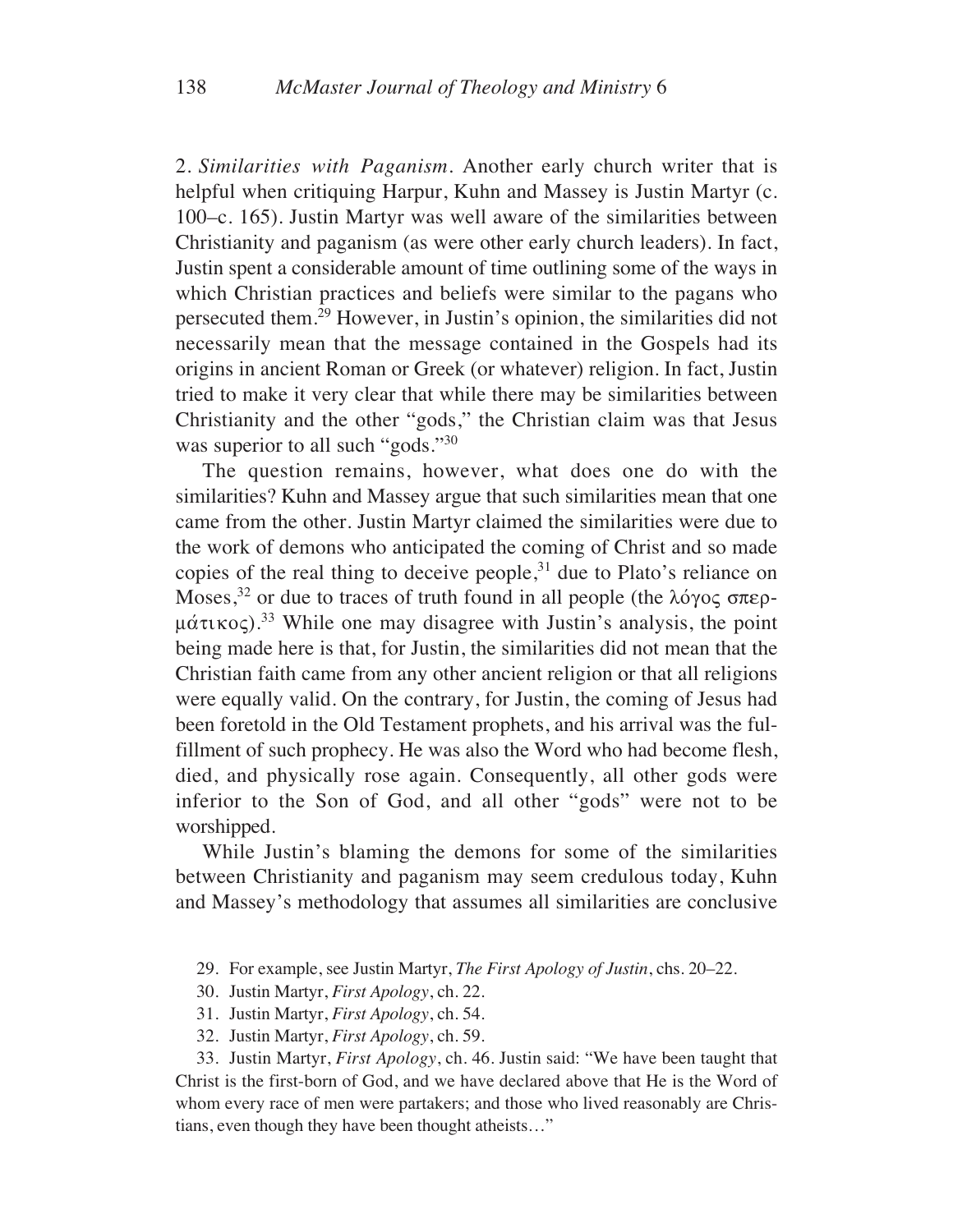proof that everything in Christianity was predated by ancient Egyptian religion is just as credulous. First, many of the "facts" that come from the research of Harpur, Kuhn and Massey are questionable.<sup>34</sup> Second, and more importantly, the way in which Harpur, Kuhn and Massey go about making connections between ancient Egyptian religion and Christianity can best be described as simplistic and superficial. Others have outlined a more comprehensive and thoughtful methodology to follow when trying to determine whether or not similarities are due to coincidence, or due to other factors such as some type of historical connection.35 Kuhn and Massey's conclusions would have had a bit more credibility if they approached their subject with a more sound methodology in this regard.

34. For example, look at Gasque's ever-so-brief analysis in his critique of *The Pagan Christ* in Gasque, "Comment: Was Christ's life based on pagan myths?".

35. For a more thoughtful and scholarly approach, I recommend reading the works of scholars such as Walter Burkert and Charles Penglase. For example, Burkert states, "Since the discovery of the Akkadian epics and of Gilgamesh in particular, there has been no shortage of associations between motifs in these and in the Homeric epics, especially the Odyssey. These motifs can be highlighted and used to surprise, but hardly to prove anything: Approximately the same motifs and themes will be found everywhere. Instead of individual motifs, therefore, we must focus on more complex structures, where sheer coincidence is less likely: a system of deities and a basic cosmological idea, the narrative structure of a whole scene, decrees of the gods about mankind, or a very special configuration of attack and defense. Once the historical link, the fact of transmission, has been established, then further connections, including linguistic borrowings, become more likely, even if these alone do not suffice to carry the burden of proof." See Walter Burkert, *The Orientalizing Revolution: Near Eastern Influence on Greek Culture in the Early Archaic Age* (Cambridge, MA: Harvard University Press, 1992), 88. Penglase writes, "It is all too easy to run eagerly after superficial parallels which cannot really be sustained under a closer scrutiny. Accordingly, the parallels must have similar ideas underlying them and, second, any suggestion of influence requires that the parallels be numerous, complex and detailed, with a similar conceptual usage and, ideally, that they should point to a specific myth or group of related myths in Mesopotamia. Finally, the parallels and their similar underlying ideas must involve central features in the material to be compared. Only then, it would seem, may any claim stronger than one of mere coincidence be worthy of serious consideration." See Charles Penglase, *Greek Myths and Mesopotamia: Parallels and Influence in the Homeric Hymns and Hesiod* (London/New York: Routledge, 1994), 7.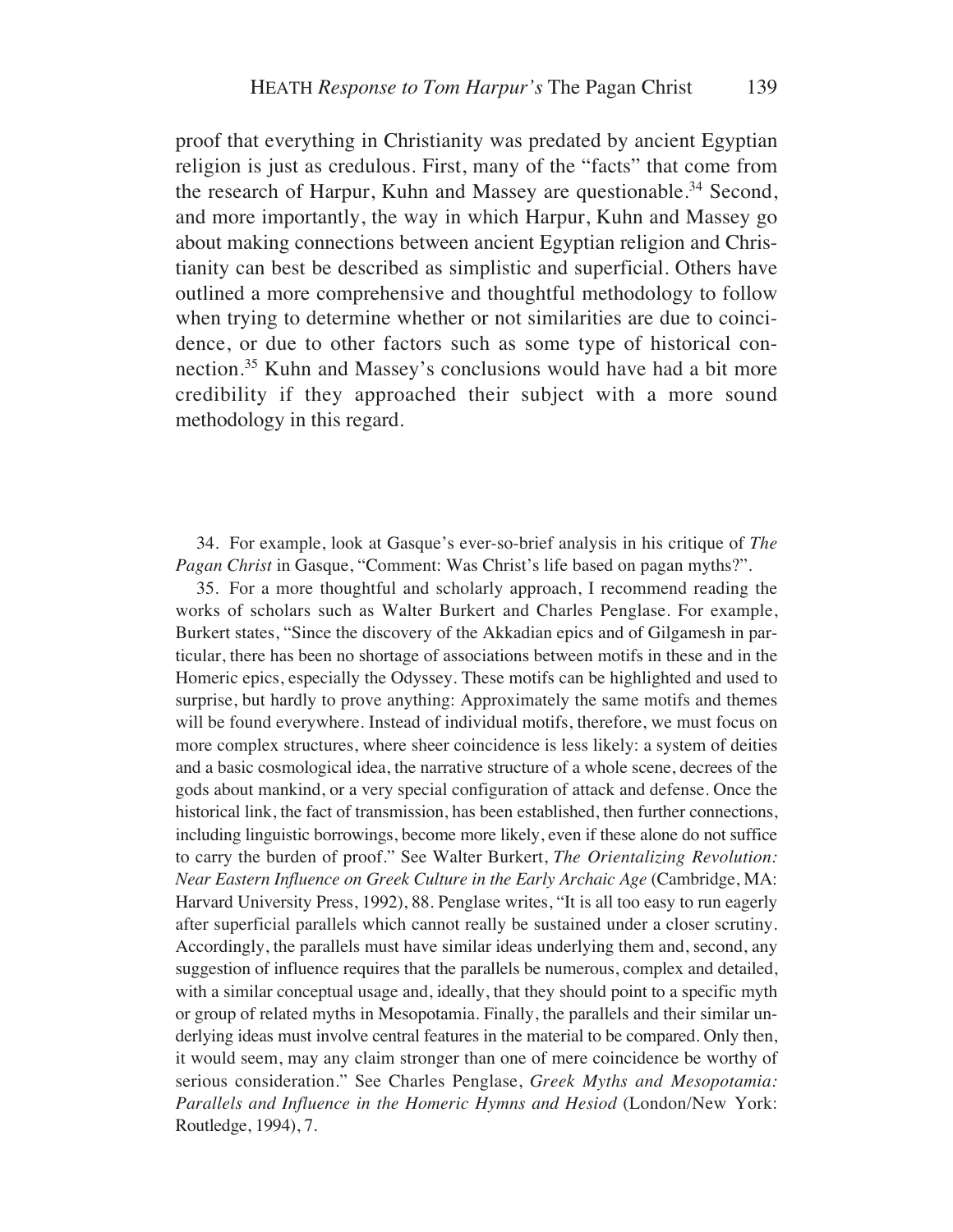3. *The Text as Myth*. What about Harpur's claim that the Gospels were written as "myth"? Harpur claims that the church of the third and fourth centuries committed one of the "most far-reaching tragedies in histories" by taking a "literalist, popularized, historical approach to sublime truth. What was preserved in the amber of allegory, it misrepresented as plodding fact."36 This claim is a repeat of Kuhn's theory. Just what did the early church think about Jesus? Did he come to earth as a person of flesh and blood, or did the early church think and write (as Harpur claims) in terms of "myth" (not really expecting such expressions of faith to be taken literally)? A great deal of Harpur's thesis depends on the mythological nature of the early church's writings; but how valid is the claim?

The most compelling reason for rejecting such a claim is that the most natural reading of the New Testament and the writings of the early church indicate that the earliest Christians were convinced that Jesus did actually live, and the events described in the New Testament were events that actually occurred.<sup>37</sup> While the idea of reading the documents of the New Testament as myth is popular in some circles,<sup>38</sup> there is nothing in the actual texts themselves to justify such a wholesale reading. To claim, as Harpur does, that Paul's use of an allegory in Galatians is evidence that the entire New Testament should be read as allegory is simply arbitrary and unfair.<sup>39</sup> Completely ignoring the New Testament

#### 36. Harpur, *The Pagan Christ*, 2.

37. Note that I am not saying that everything that the early church said about historical events was true. I am simply saying that they believed that the events described in the Gospels had actually happened.

38. The German theologian Rudolf Bultmann's contribution to the emphasis on "myth" cannot be underestimated. For a brief summary of his contribution, see Alister McGrath, *The Making of Modern German Christology, 1750–1990* (Grand Rapids: Zondervan, 1994), ch. 7. For a helpful survey of various views of Jesus and the Gospels in the decades before the twentieth century, see Colin Brown, *Jesus in European Protestant Thought, 1778–1860* (Grand Rapids: Baker Book House, 1985). For an example of a contemporary emphasis on "myth," see Richard Taylor, "Religion and Truth," *Philosophy Now* (August/September 2004), 10-12.

39. Harpur claims that the church "forgot or ignored the fact that St. Paul himself used the esoteric, allegorical approach." See Harpur, *The Pagan Christ*, 19. Of course, he is referring to Gal 4:24-25. What Harpur neglects to mention is that Paul states in Gal 4:24 that he is speaking figuratively at that moment. In my opinion, no serious scholar would extrapolate from Gal 4:24-25 that all of Paul's writings should be taken figuratively.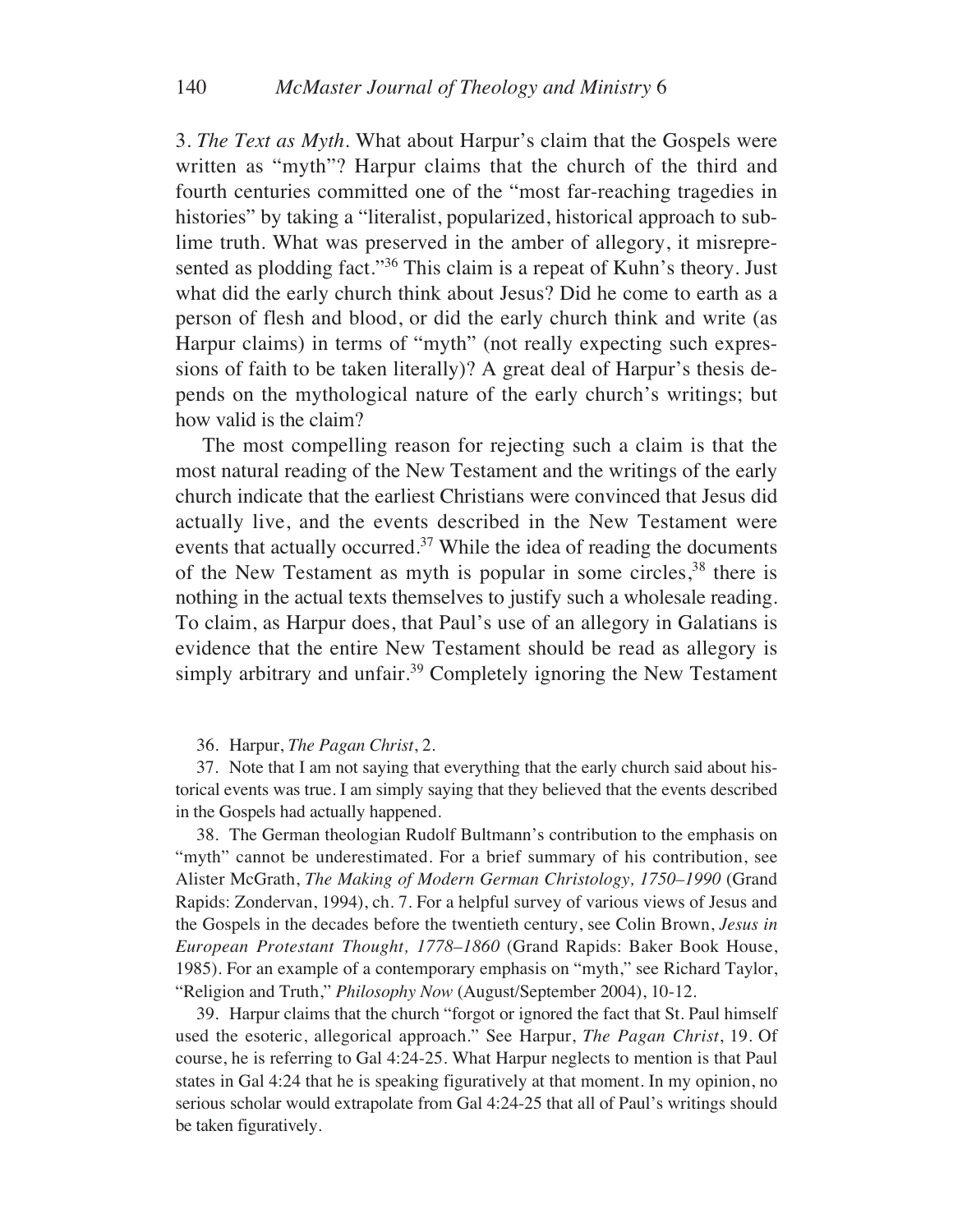author's intentions and imposing such an interpretation is more the forced application of a particular literary theory or theological bias than good historical research and analysis. Of course, this is not to say that there are parts of the bible that are not allegory, or poems, or parables, or proverbs, or some other type of genre (and should be read as such). I am simply saying that the context must determine the way in which a text is read.40

The evidence is compelling that the earliest church believed that Jesus was an actual historic person. To claim otherwise goes against a natural reading of the New Testament, the earliest creeds, the writings of the church fathers and early liturgical works. What the primary source evidence indicates is that they believed Jesus lived, died and rose again. These convictions in the first and second century are important to note, for Harpur and Kuhn claim that such convictions came about only in the third and fourth centuries after a literalist conspiracy. In fact, here is a critical flaw in Harpur's thesis: the third- and fourth-century church fathers make basically the exact same claims as the first- and secondcentury church fathers in regards to the historicity of the faith.

The following examples provide evidence that the early church was convinced that the events described in the Gospels really occurred. Note that the following examples are all pre-third and fourth centuries (the centuries when Harpur states the literalist take-over took place).

### *Creeds*

A creed (from the Latin "credo" meaning "I believe") is a brief summary of core convictions. The *Apostles Creed*<sup>41</sup>, one of the earliest creeds of the church, is an attempt to summarize the apostle's teaching.

40. Perhaps a ridiculous example will illustrate my point. Harpur claims that in the past he has had some pretty negative experiences with fundamentalists. What if I (arbitrarily) decided to claim that Harpur never actually literally meant that he had those experiences, but rather, he meant something else. What if I asserted that only a literalist would take his accounts of historical events as "history"? My guess is that Harpur would think that such claims were unfair because nothing in his text indicated that such accounts should be taken as myth, and that his accounts of historical events should be taken literally. My point is simply that the intentions of the early church writers should be respected, as should the intentions of Harpur and others.

41. The fact that the twelve apostles almost certainly did not write this creed does not undermine the point being made here. The *Apostles Creed* (regardless of author) simply illustrates how the earliest Christians believed in the historicity of the Gospel accounts of Jesus' life.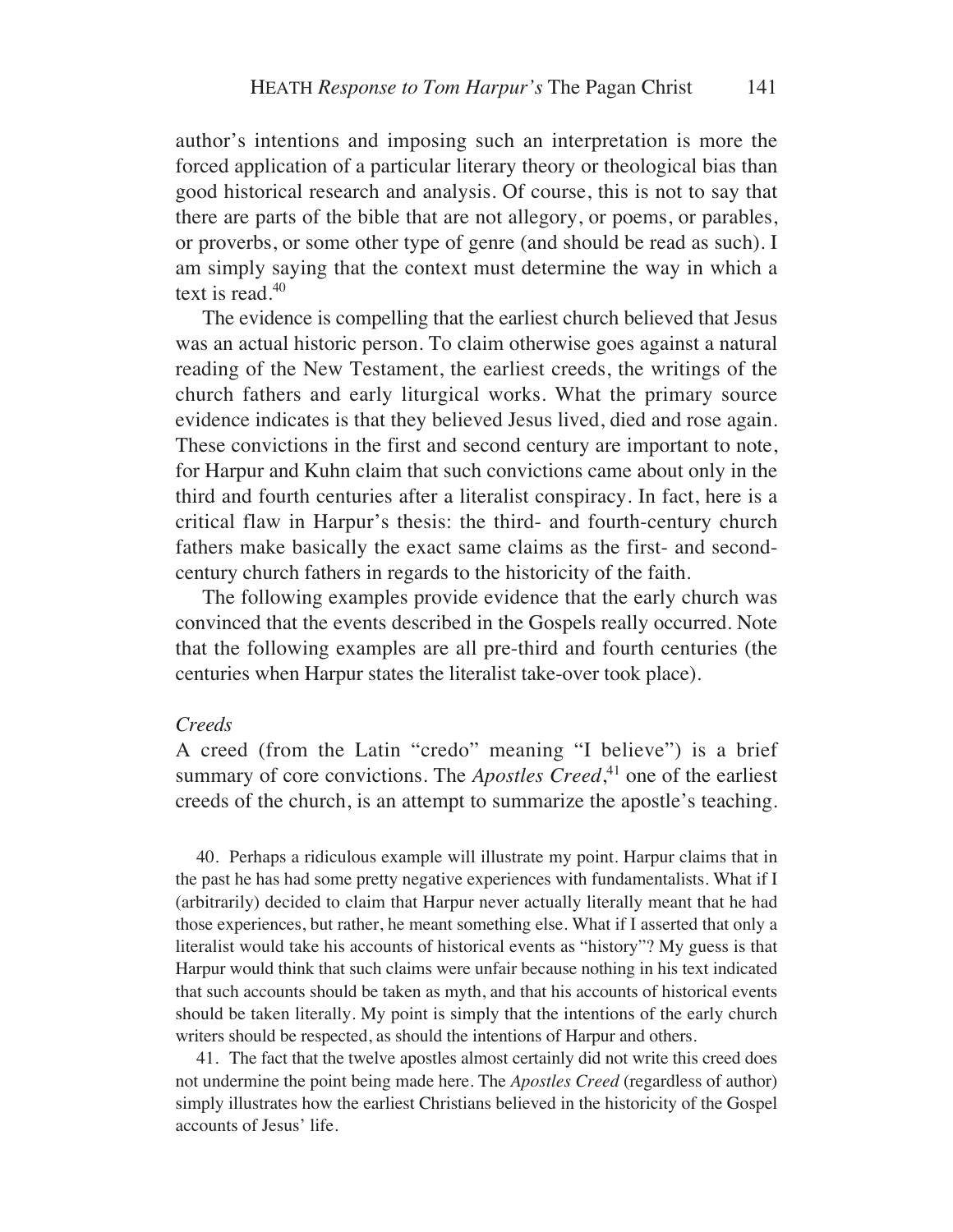This creed indicates that the events described in the Gospels were understood to be actual historic events, and that those events were at the very core of the faith.

# *The Apostles Creed* (c. AD  $100)^{42}$

"I believe in God, the Father almighty, creator of heaven and earth. I believe in Jesus Christ, his only Son, our Lord. He was conceived by the power of the Holy Spirit and born of the Virgin Mary. He suffered under Pontius Pilate, was crucified, died, and was buried. He descended to the dead. On the third day he rose again. He ascended into heaven, and is seated at the right hand of the Father. He will come again to judge the living and the dead. I believe in the Holy Spirit, the holy catholic Church, the communion of saints, the forgiveness of sins, the resurrection of the body, and the life everlasting. Amen."

### *Liturgies*

In the earliest churches, the Eucharist was (usually) celebrated every Lord's Day, and the language of the Eucharist indicates something very important about the early church's view of the historicity of the Gospels. The language of the Eucharist in the liturgies indicates that the early Christians believed in a very real body and blood of a very real historical saviour.

#### *First Apology of Justin* (mid-2nd century)

"For not as common bread and common drink do we receive these; but in like manner as Jesus Christ our Saviour, having been made flesh by the Word of God, had both flesh and blood for our salvation, so likewise have we been taught that the food which is blessed by the prayer of His word, and from which our blood and flesh by transmutation are nourished, is the flesh and blood of that Jesus who was made flesh. For the apostles, in the memoirs composed by them, which are called Gospels, have thus delivered unto us what was enjoined upon

42. While the creed in its present form can only be traced to around the beginning of the sixth century, the core elements go back "to the apostolic age." See Philip Schaff (ed.), *The Creeds of Christendom: With a History and Critical Notes*, I (Harper & Row, 1931; repr. Grand Rapids: Baker Books, 1998), 19-20 (page citations are to the reprint edition).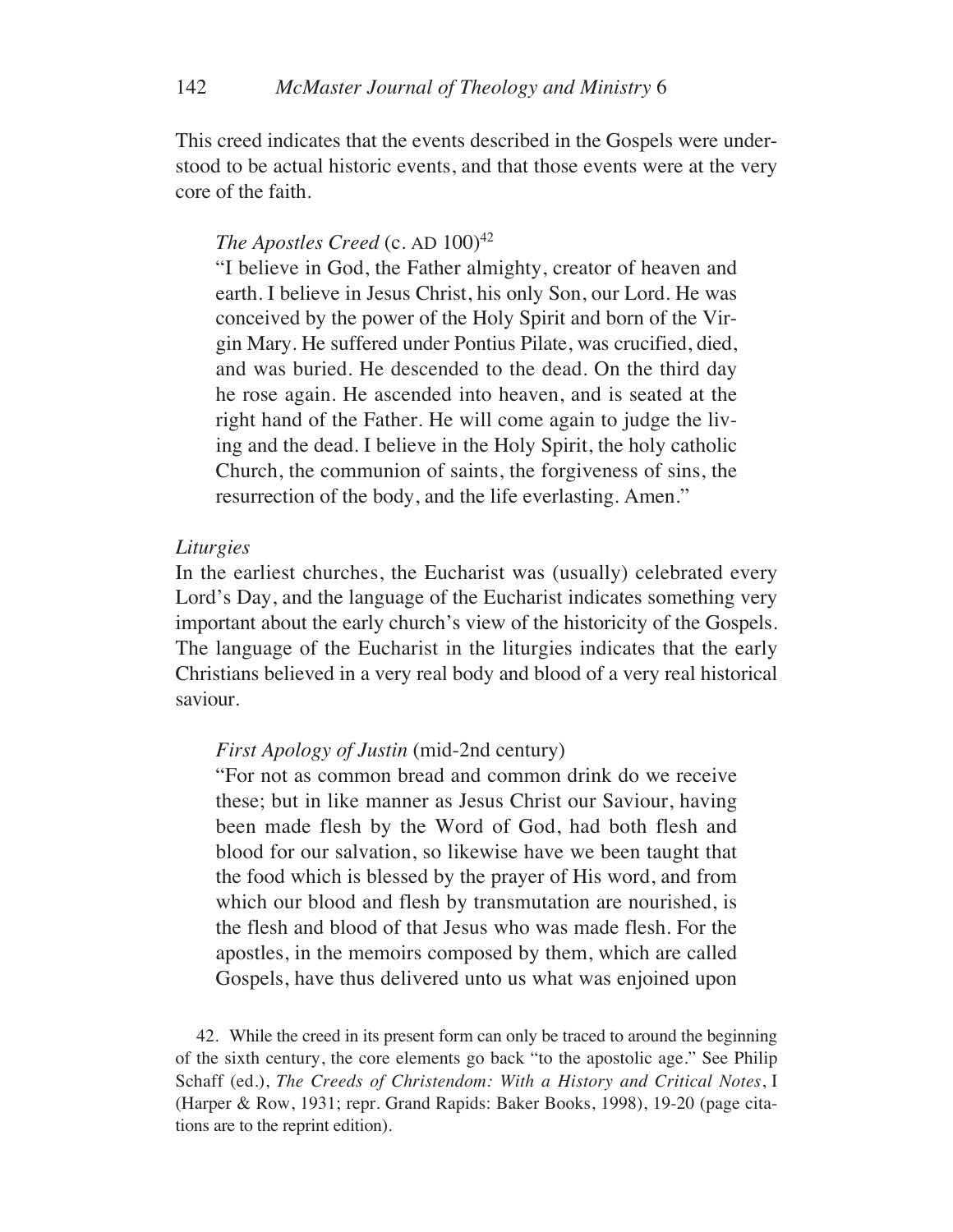them; that Jesus took bread, and when he had given thanks, said…."43

### *Martyrdom Accounts*

The following two examples indicate how early church martyrs saw their own martyrdom as a participation in the (very real) suffering of their Lord.

### *Epistle of Ignatius to the Ephesians* (early 2nd century)

"For, on hearing that I came bound from Syria for the sake of Christ, our common hope, trusting through your prayers to be permitted to fight with beasts at Rome, that so by martyrdom I may indeed become the disciple of Him 'who gave Himself for us, an offering and a sacrifice to God..."<sup>44</sup>

*The Passion of Perpetua and Felicitas* (c. AD 202) "And they indeed rejoiced that they should have incurred any one of their Lord's passions."45

### *Various Writings*

The following brief excerpts indicate the conviction among some of the early church fathers that the events described in the Gospels were not some type of allegory or myth, but were actual historical events at the very heart of the new faith.

#### *The First Epistle of Clement* (c. AD 97)

"The apostles have preached the Gospel to us from the Lord Jesus Christ; Jesus Christ [has done so] from God. Christ therefore was sent forth by God, and the apostles by Christ. Both these appointments, then, were made in an orderly way, according to the will of God. Having therefore received their orders, and being fully assured by the resurrection of our Lord Jesus Christ, and established in the word of God, with full assurance of the Holy Ghost, they went forth proclaiming that the kingdom of God was at hand. And thus preaching through countries and cities, they appointed the first-fruits [of their

- 43. *First Apology of Justin*, ch. 66.
- 44. *Epistle of Ignatius to the Ephesians*, ch. 1.
- 45. *The Passion of Perpetua and Felicitas*, ch. 6.1.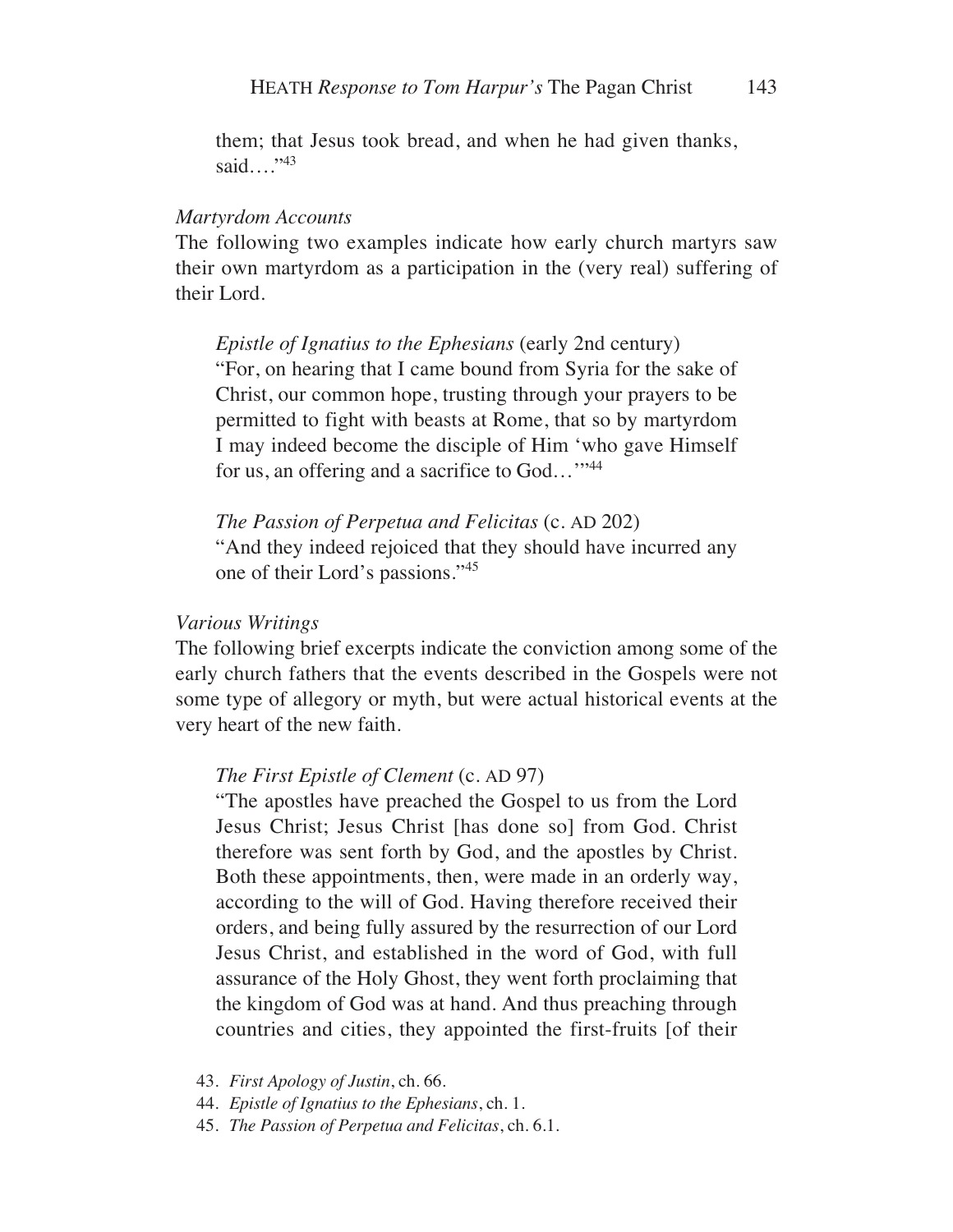labours], having first proved them by the Spirit, to be bishops and deacons of those who should afterwards believe."46

### *The Epistle to Diognetus* (c. AD 130)

"…but truly God Himself, who is almighty, the Creator of all things, and invisible, has sent from heaven, and placed among men [Him who is] the truth, and the holy and incomprehensible Word, and has firmly established Him in their hearts… He Himself took on Him the burden of our iniquities, He gave us His own Son as a ransom for us…"47

*The Epistle of Polycarp to the Philippians* (mid-2nd century) "…and bringeth forth fruit to our Lord Jesus Christ, who for our sins suffered even unto death, [but] 'whom God raised from the dead, having loosed the bands of the grave."<sup>48</sup>

## *Epistle of Ignatius to the Trallians* (early 2nd century)

"Stop your ears, therefore, when any one speaks to you at variance with Jesus Christ, who was descended from David, and was also of Mary; who was truly born, and did eat and drink. He was truly persecuted under Pontius Pilate; he was truly crucified, and [truly] died, in the sight of being in heaven, and on earth, and under the earth. He was also raised from the dead, His Father quickening Him, even as after the same manner His Father will so raise up us who believe in Him by Christ Jesus, apart from whom we do not possess the true life."<sup>49</sup>

### *The Epistle of Barnabas* (mid-2nd century)

"And He [since it behoved Him to appear in the flesh], that He might abolish death, and reveal the resurrection from the dead, endured [what and as He did], in order that He might fulfill the promise made unto the fathers, and by preparing a new people for Himself, might show, while He dwelt on earth, that He, when He has raised mankind, also will judge them."50

- 46. *The First Epistle of Clement*, ch. 42.
- 47. *The Epistle to Diognetus*, chs. 7 and 9.
- 48. *The Epistle of Polycarp to the Philippians*, ch. 1.
- 49. *Epistle of Ignatius to the Trallians*, ch. 9.
- 50. *The Epistle of Barnabas*, ch. 5.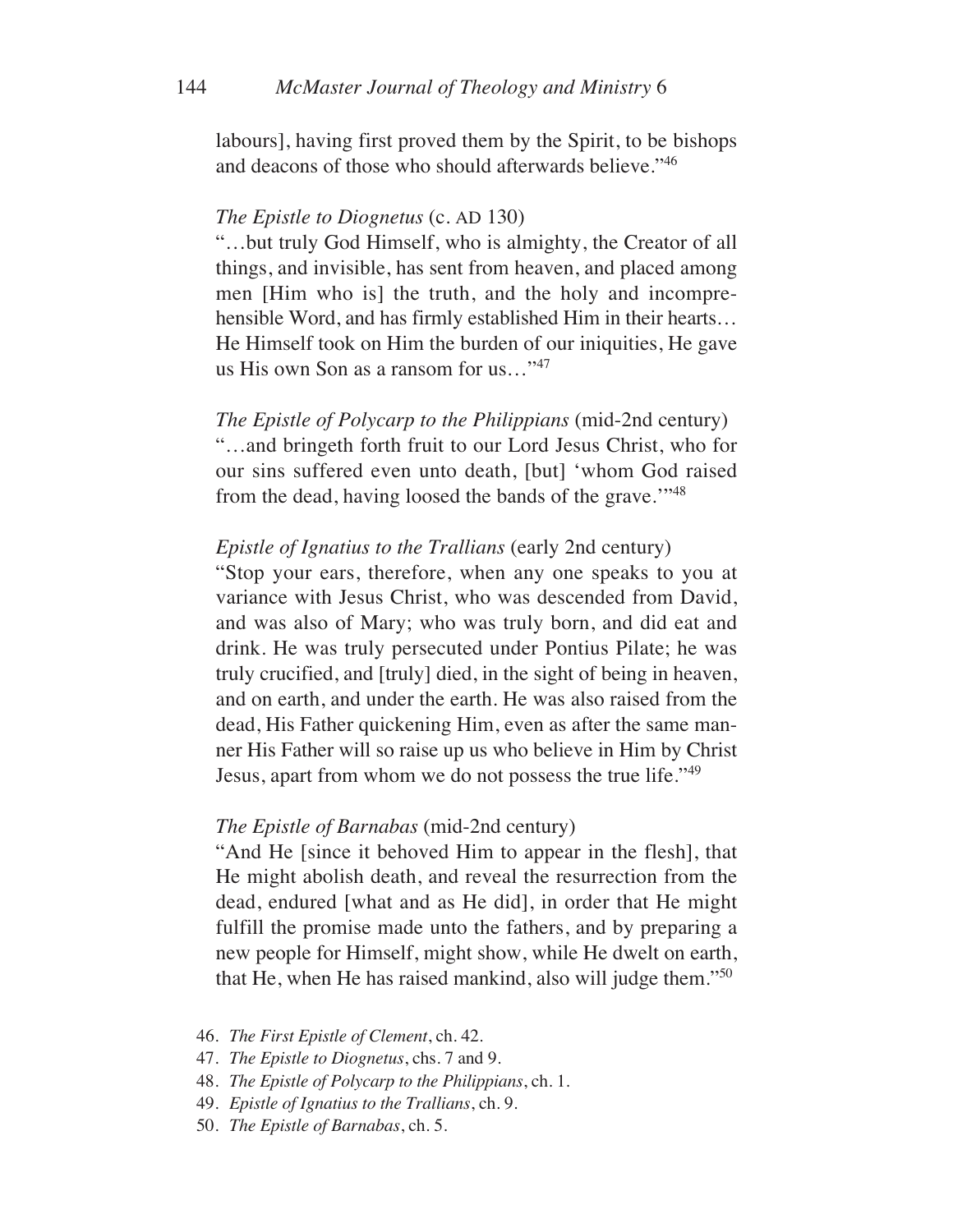# *The Prescription Against Heretics* (late 2nd or early 3rd century)

"Now, with regard to this rule of faith—that we may from this point acknowledge what it is we defend—it is, you must know, that which prescribes the belief that there is one only God, and that He is none other than the Creator of the world, who produced all things out of nothing through His own Word, first of all sent forth; that this Word is called His Son, and, under the name of God, was seen 'in diverse manners' by the patriarchs, heard at all times in the prophets, at last brought down by the Spirit and Power of the Father into the Virgin Mary, was made flesh in her womb, and, being born of her, went forth as Jesus Christ; thenceforth He preached the new law and the new promise of the kingdom of heaven, worked miracles; having been crucified, He rose again the third day; (then) having ascended into the heavens, He sat at the right hand of the Father…"<sup>51</sup>

### *On the Resurrection* (mid-2nd century)

In this brief work, Justin condemned those who denied a resurrection of the flesh. One of his arguments was that the resurrection of Jesus was an example of the possibility of a physical resurrection.

*On the Flesh of Jesus* (late 2nd or early 3rd century)

This entire work was written by Tertullian to condemn the teaching of Marcion and others who stated that Jesus was not truly human (real "flesh"). Tertullian attempted to make it very clear that Jesus' flesh was real, as was his suffering, dying, and resurrection.

The above examples provide evidence that the early church read the New Testament writings as descriptions of actual historical events. In other words, the conviction that Jesus had come into the world in human flesh was a core conviction of the earliest church. Such a "literalist" reading of the New Testament was not the result of a third- and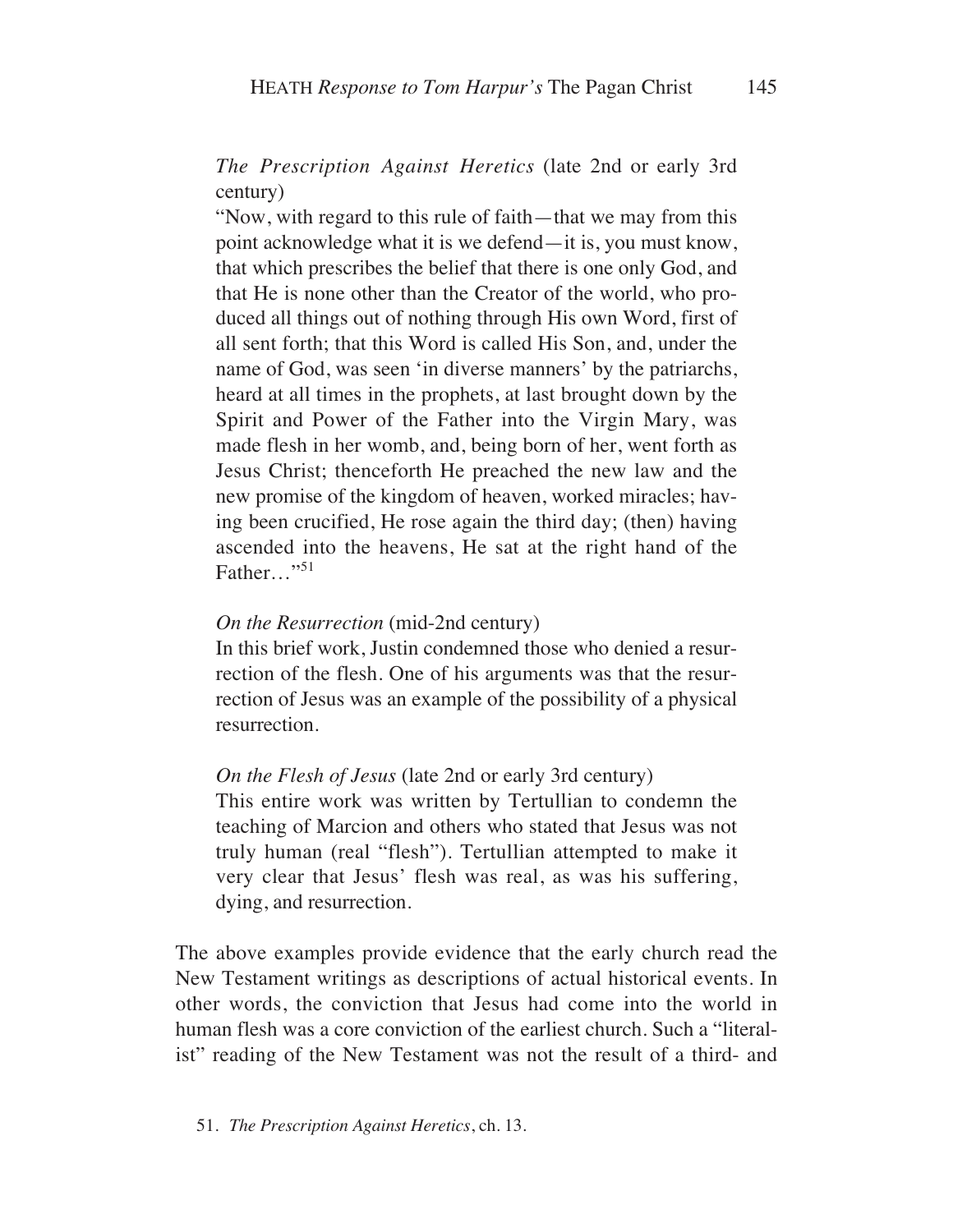fourth-century conspiracy, but rather, was, in part, the result of reading the New Testament with the authors' intention(s) in mind.

4. *Historical Methodology*. Harpur commits many serious fallacies when he begins to delve into historical research. In fact, the way in which he deals with historical questions and evidence reveals a lack of even the most rudimentary knowledge of basic conventions practiced in the discipline of history. The following five examples serve to illustrate this deficiency:

a. *Unrealistic expectations*. While one can expect a degree of certainty in disciplines such as chemistry or physics, the degree of certainty in history is markedly different. When seeking to reconstruct the past, a historian has only evidence to interpret. As in a court of law, this evidence is open to interpretation, and this evidence can only lead to a conclusion based on probability, not absolute certainty. In other words, there is no way to "prove" that Jesus existed (if by "prove" one means to come to a conclusion that is as objective as a conclusion in chemistry or physics). Rather, one must determine whether or not Jesus existed by weighing evidence. To expect anything more is unfair and unscholarly. My critique of Harpur in this regard is two-fold. First, Harpur seems to expect the proof for Jesus' existence to be more than can be possible. He states on his webpage that "to date there has been no incontrovertible evidence of an historical Jesus' existence."52 Second, Harpur makes it appear that since absolute objective certainty is lacking as to whether or not Jesus existed, one is not justified in believing in a historical Jesus. What Harpur fails to understand is that "incontrovertible evidence" is very difficult to find when it comes to historical issues (especially events in ancient history).53 The only way we can prove that anyone existed in

52. "TheResponsesto*The Pagan Christ*," www.tomharpur.com/Commentary.asp (28 February 2005)

53. I am not proposing that we need to accept the postmodernist claim that we cannot know anything with confidence about the past. I am saying that evidence is essential to any claim, and that there is rarely enough evidence to answer every question about the past. For a very helpful book on the need for evidence, and the possibility and limits of historical knowledge, see Richard Evans, *In Defence of History* (London: Granta Books, 1997). For a helpful discussion from an overtly Christian perspective, see David Bebbington, *Patterns in History: A Christian Perspective on Historical Thought* (Leicester: Apollos, 1990).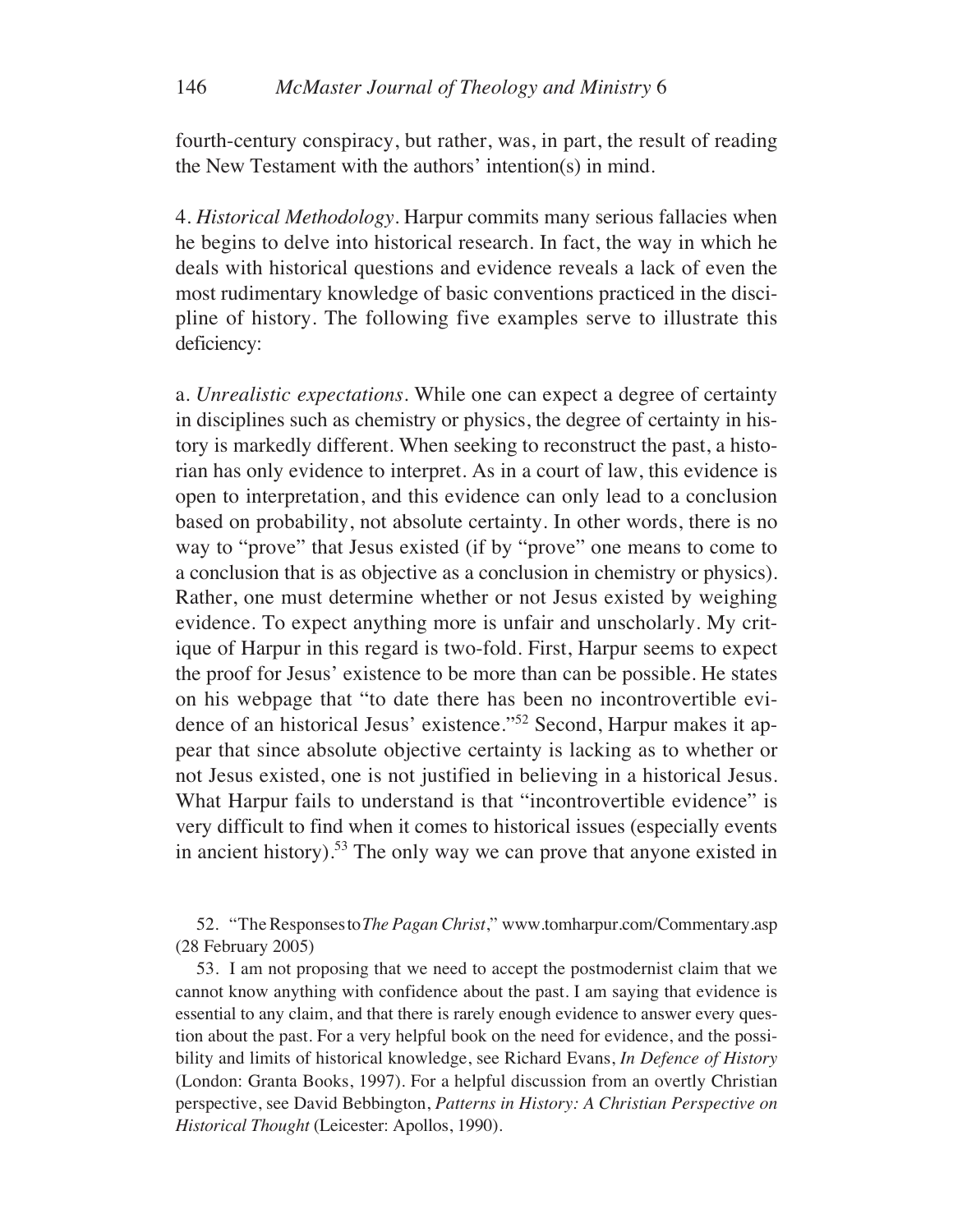the past is to examine and weigh evidence. If the aim of Harpur's book is to sway readers, it may be successful. If the aim of this book is to help its readers think carefully about the probability of Jesus' existence, it is a failure.

b. *Need for evidence*. Harpur's thesis is built on the assumption that there was a third- and fourth-century conspiracy by literalists to take what was understood to be myth and turn it into accounts of actual historical events. While anyone can say anything about the past, all claims about the past must be substantiated by evidence. What Harpur fails to do (along with Kuhn and Massey) is to provide actual evidence of such a conspiracy. The destruction of pagan works does not indicate any such conspiracy, for the works could be destroyed for a wide variety of reasons (one would have to go back and examine the actual evidence available to ascertain motives). A literalist understanding in the third and fourth centuries does not indicate a conspiracy, for the evidence indicates that the first- and second-century Christians were just as literalist as the third- and fourth-century Christians. What Harpur, Kuhn or Massey, need to do is substantiate their claims by providing convincing evidence of at least the following: first, an actual shift in attitudes between the earliest church and the church of the third and fourth centuries in regards to "myth versus literalist" interpretations of the Gospels; second, the names and parties of the alleged conspiracy; third, the actual events surrounding the way in which this conspiracy carried out its allegedly successful transformation of how the church understood the Gospel accounts. Harpur may counter by saying that the evidence for such a conspiracy has been destroyed, and/or there is a paucity of information about the earliest church's history in the centuries before the fourth century. Such an argument, however, seems to be self-defeating, for if the evidence has been destroyed or is lacking, how can he make his claims in the first place? Any historian or scholar worth the name knows that evidence must be provided for any claims about the past (especially ones that affect 2 billion Christians and 2000 years of Christian history!).

On another note regarding Harpur and evidence, Harpur's reliance on his feelings for confirmation of his convictions regarding the Jesus of history are troubling for anyone concerned with even a modicum of good scholarship. The most obvious example of the importance of feelings is when he concludes his chapter on the Jesus of history with the statement,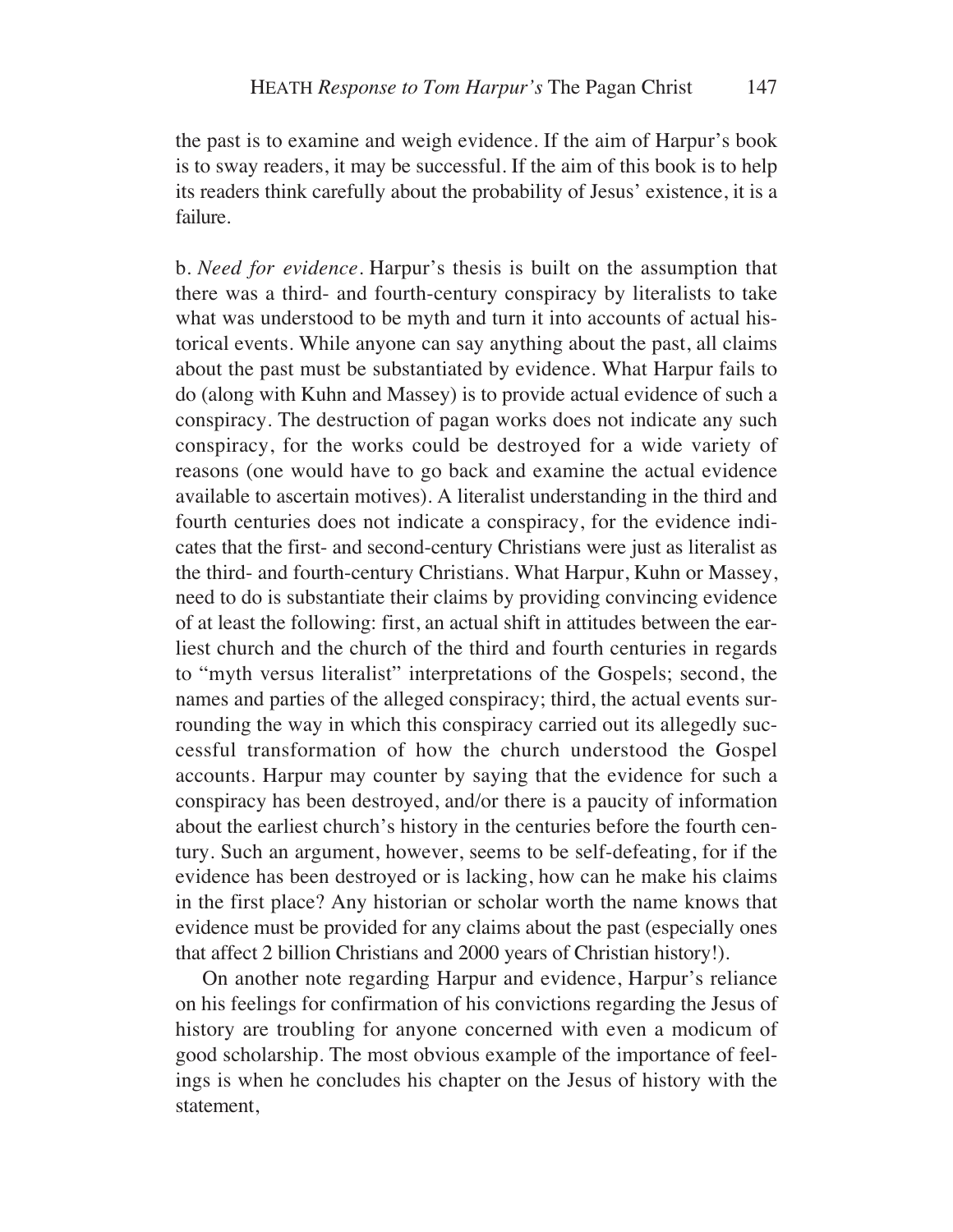the truth, I have discovered, is that this *inner experience* of the presence and power of God as the Christ within our own consciousness is the *best proof* of the authenticity of true Christianity.<sup>54</sup>

How can difficult historical questions be answered by relying on Harpur's feelings? First, could not opponents of Harpur claim the same sensory experience as verification of their convictions (and then you have to decide whose feelings are more valid – a difficult task!)? Second, relying on one's feeling to verify one's research results may resonate with some, but it certainly does not resonate with anyone concerned with historical scholarship that relies on a sifting and interpreting of actual historical evidence.

c. *Quotations taken out of context, or inaccurate documentation*. Numerous times Harpur fails to interpret a quotation in its context, or provide accurate documentation in his footnotes.55 In this regard Harpur fails to do what is expected at even the most basic level of historical research. A few examples will suffice to show that one should be quite cautious in trusting Harpur's use of sources.

First, Harpur quotes Saint Augustine in regards to the existence of Christianity before Christ.<sup>56</sup> Augustine certainly implied that in some form the faith existed before Christ came. However, did he mean it in the way that Harpur means it, or does the context of the quotation exclude Harpur's interpretation? One never knows from reading *The Pagan Christ* because the context of the quotation is never mentioned. On a different note, within this quotation is also the conviction that Christ came in the flesh. It is noteworthy that Harpur will use Augustine's statement as an authority for the idea of a pre-existent Christianity, but elsewhere will reject the idea of a historical Jesus, an idea imbedded within the very same statement of Augustine.

Second, Harpur quotes Massey, who states that Irenaeus never believed that the divine Word (Logo) could ever become incarnate in

54. Harpur, *The Pagan Christ*, 176 (italics added, not in original).

55. Note that I am not criticizing the book for its lack of footnotes (something that Harpur is sensitive to).

56. "The very thing which is now called the Christian religion existed among the ancients also, nor was it wanting from the inception of the human race until the coming of Christ in the flesh, at which point the true religion which was already in existence began to be called Christian." Harpur, *The Pagan Christ*, 27.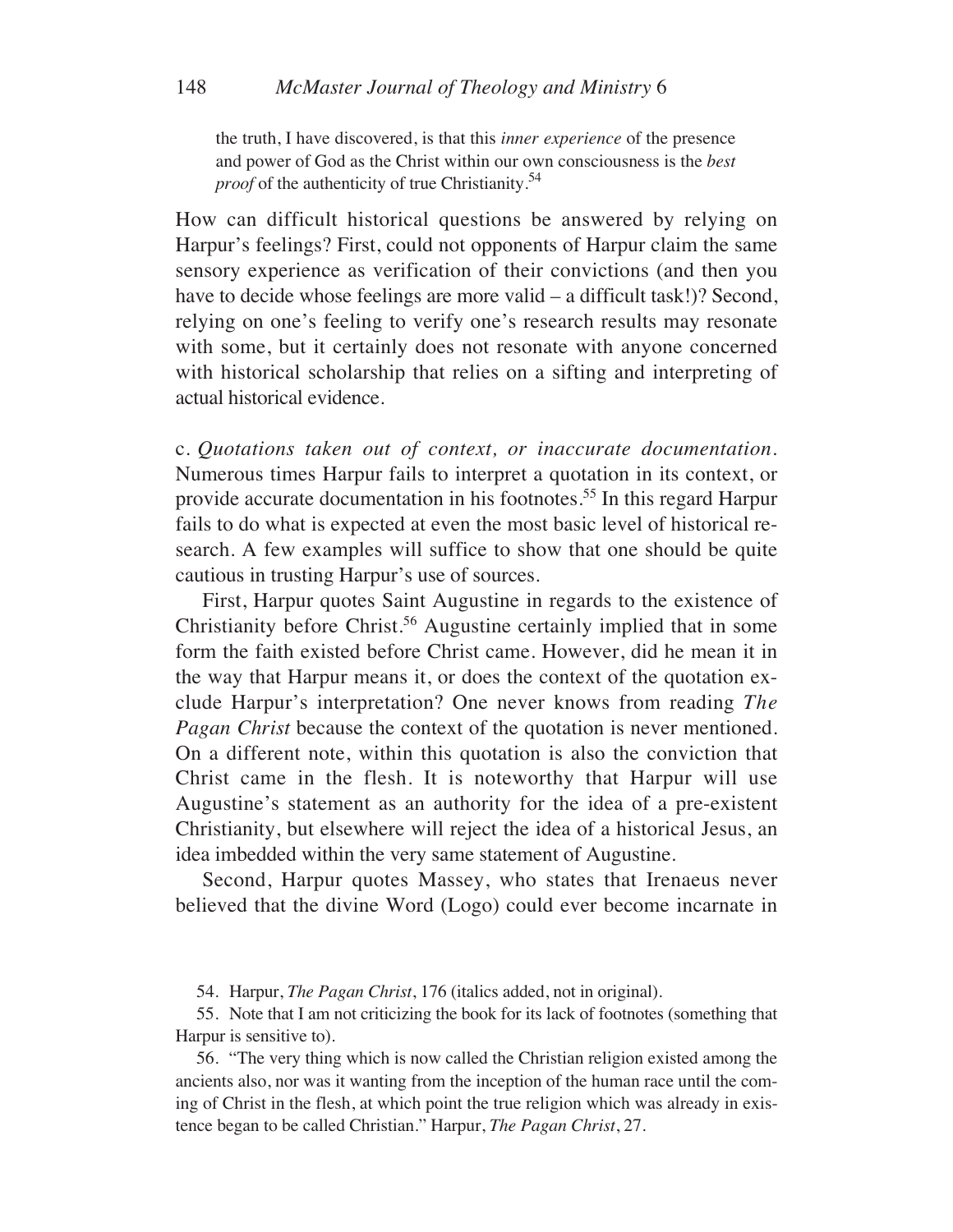one man, and that Irenaeus never believed that Jesus was crucified.57 The problem with this claim is that, while Irenaeus did believe that Jesus was quite a bit older than is traditionally thought, Irenaeus did believe that Jesus was the Son of God who lived and eventually died (crucified), rose again, and ascended to heaven.<sup>58</sup>

Third, Harpur makes it sound like Irenaeus believed that the only criterion for selecting the four Gospels (out from the many other options) was that "there were four winds and four quarters to the globe."59 Besides making Irenaeus sound quite silly, Harpur takes this phraseology of Irenaeus to make it appear like there was no thoughtful process for selecting the four Gospels. A closer reading of Irenaeus (and of early church history), however, reveals that there were more reasons for selecting the four Gospels than just the four winds/quarters argument. For instance, Irenaeus stressed the fact that the books we now call the New Testament were to be trusted and followed because of their apostolic authorship and content, and that the each author of each book proclaimed the same message. $60$ 

Fourth, in order to bolster his case for the pre-existence of Christian teaching before Christ, he claims that Eusebius wrote, "the Gospels of the New Testament were really the old dramatic books of the Essenes, from pre-Christian days."61 His footnote supporting this claim refers to Book 2, chapter 17, of Eusebius's *Ecclesiastical History*, a portion where Eusebius referred to some comments of Philo of Alexandria. Eusebius made it very clear that he believed that Philo was referring to a very ascetic Christian community, $62$  and that the scriptures being referred to were "most likely" the Gospels, apostolic writings, and other epistles. There is nothing in chapter 17 that refers to the Gospels existing

- 57. Harpur, *The Pagan Christ*, 160-62.
- 58. For example, see Irenaues, *Against Heresies*, I.10.
- 59. Harpur, *The Pagan Christ*, 161.

60. For example, see Irenaeus, *Against Heresies*, III.15-16. For some helpful commentary on the formation of the New Testament canon, see F.F. Bruce, *The Canon of Scripture* (Downers Grove, IL: IVP, 1988); David Ewert, *From Ancient Tablets to Modern Translations: A General Introduction to the Bible* (Grand Rapids: Zondervan, 1983); William Barclay, *The Making of the Bible* (London: Lutterworth Press, 1961).

61. Harpur, *The Pagan Christ*, 28.

62. Eusebius stated, "Next, after describing the character of their dwellings, he [Philo] has this to say about the *churches* in the area: In every house there is a holy chamber…" See Eusebius, *Ecclesiastical History*, II, ch. 17.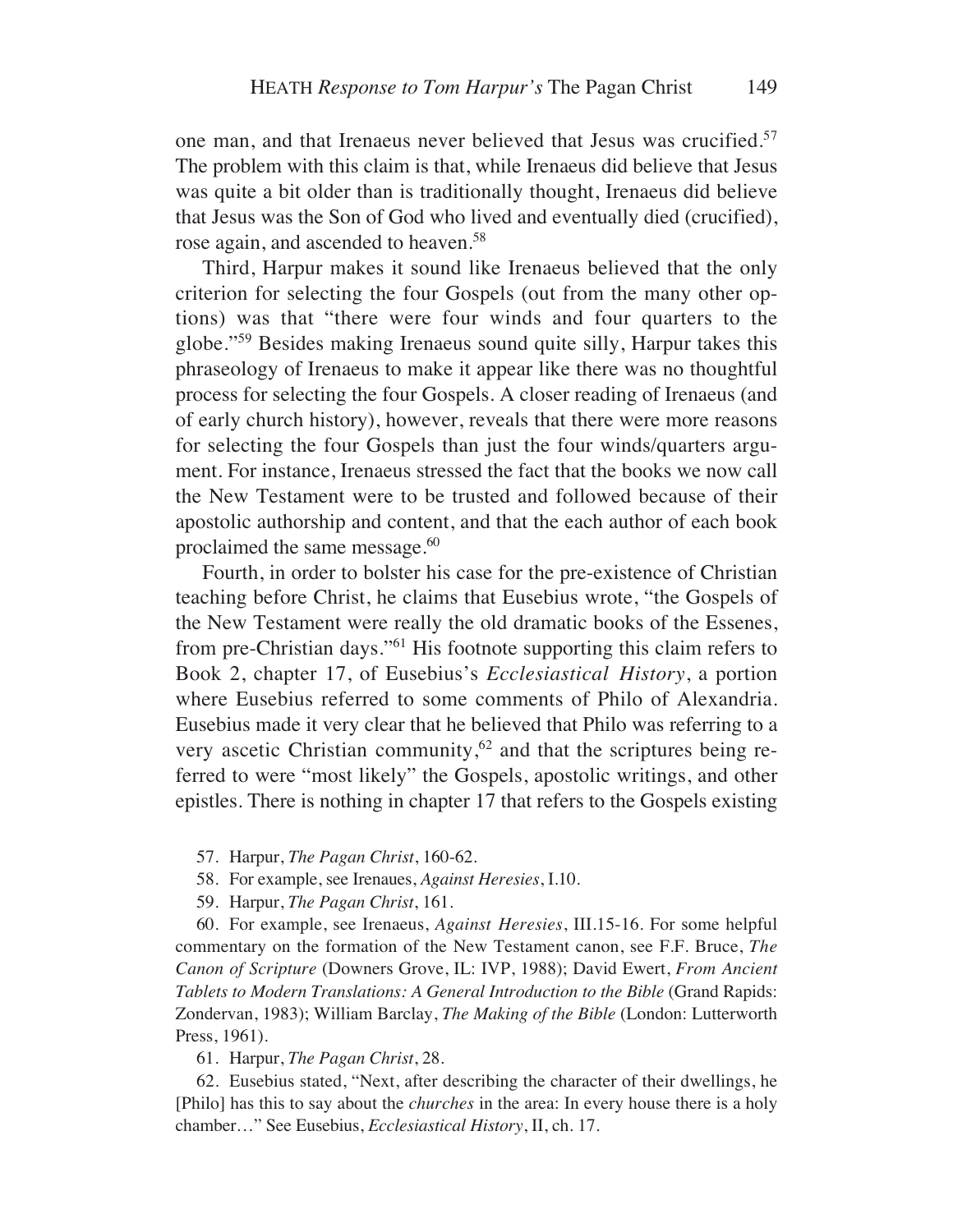in pre-Christian days, and Harpur's reference to Book 2, chapter 17, to support his claim is simply wrong.

Fifth, another example of inaccurate documentation can be found on pages 28-29. On those pages Harpur claims that Justin Martyr took "great pains to show that Christianity in no way differed from Paganism." He then provides a quotation from Justin Martyr's *First Apology*, chapter 21, to bolster this claim. Once again, a look at the actual text and context of what Harpur is referring to reveals that Harpur's claim is simply wrong. For example, in chapter 20 of the *First Apology*, Justin Martyr asked why it was that Christians were hated when they held to many beliefs that were held in common by many pagans.63 In chapter 21 (the one Harpur quotes), Justin Martyr went on to ask why Christians were persecuted when they believed things about Jesus' life, death and resurrection that were similar to what the Romans believed about their gods. In chapter 22, Justin Martyr then stated that the *First Apology* would "prove Him [Jesus] superior" to the Roman gods (a far cry from stating that there was absolutely no difference between Christianity and paganism). A close reading of the *First Apology* reveals that Harpur's claim is groundless. In the *First Apology,* Justin Martyr does not say that there was "no" difference between Christianity and paganism. In fact, a reading of the entire work reveals that, while there were similarities between Christianity and paganism, <sup>64</sup> Justin Martyr wanted the Romans to know that there were substantial differences between the two, and Christianity was superior.

Sixth, yet another example of inaccurate documentation can be found on page 10. Harpur claims that Kuhn's works never received the "wide recognition they so deeply deserve." Why? Harpur claims that Kuhn "simply stepped too often and much too hard on too many powerful toes, particularly those of the vested religious institutions and their hierarchical keepers." Harpur provides an endnote at the conclusion of this claim so that the reader can go to the back of the book to see the evidence that he offers to substantiate such a claim. However, the actual

63. "If, therefore, on some points we teach the same things as the poets and philosophers whom you [the Romans] honour, and on other points are fuller and more divine in our teaching, and if we alone afford proof of what we assert, why are we unjustly hated more than all others?" See Justin Martyr, *First Apology*, ch. 20.

64. These similarities were stressed by Justin Martyr in order to try to convince the Romans to back off on their persecution of Christians (in other words, in many ways the Christians were just like the Romans, so why persecute them?).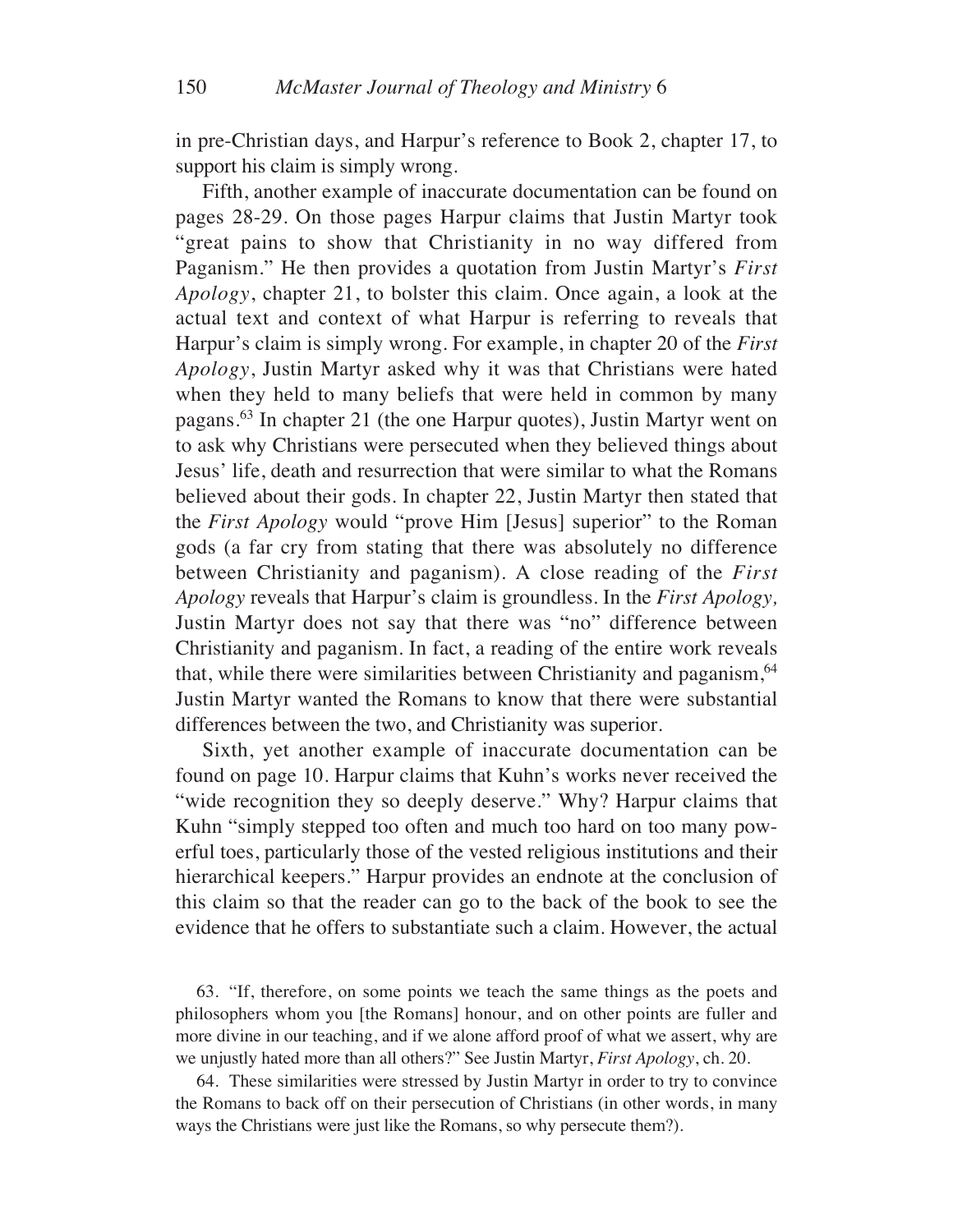endnote provides absolutely no evidence of such a malicious conspiracy. The endnote does provide a list of Kuhn's works with a bit of biographical material, but there is nothing in this summary that supports Harpur's claim. Anyone can claim anything, but clear and fair thinking people require evidence.

My main concern in this section is that Harpur does not deal with sources in an honest or scholarly manner. By pulling out of context various quotations from early church writers, Harpur makes it appear that people such as Irenaeus, Justin Martyr, Origin, Augustine and others said basically the same thing then that Harpur is saying today. While there may be some overlap between ideas, to make mini-Harpurs out of Irenaeus and others is unfair and unscholarly. Likewise, while these examples of inaccurate documentation do not necessarily disprove Harpur's thesis,<sup>65</sup> they do indicate that Harpur's book needs to be read quite carefully and critically, especially in regards to the accuracy of his documentation.

d. *Suppression of evidence*. Statements such as "the historical evidence [for Jesus' existence] simply isn't there" are irresponsible and unscholarly.66 There are many significant scholarly works that provide evidence for the historicity of the events described in the New Testament.<sup>67</sup> While one does not have to accept such evidence as conclusive or convincing, one cannot deny that there is at least evidence to consider. Good and fair scholars (even writing a "popular level" book) do not suppress evidence by trying to get readers to think that there is no case for the opposition. Rather, a good scholar presents both (or many) sides of the debate and then states the reasons for choosing a particular side. It seems that Harpur's desire to convince his readers has led him to suppress evidence and make it appear that his case is the only possible and thoughtful one.

- 65. There may be more, for I did not check for accuracy in each and every note.
- 66. Harpur, *The Pagan Christ*, 175.

67. For example, see Craig Blomberg, *The Historical Reliability of the Gospels* (Downers Grove, IL: IVP, 1987); F.F. Bruce, *The New Testament Documents: Are They Reliable?* (Downers Grove, IL: IVP, 1972, reprint edition); Michael J. Wilkins and J.P. Moreland (eds.), *Jesus Under Fire: Modern Scholarship Reinvents the Historical Jesus* (Grand Rapids: Zondervan, 1995); N.T. Wright, *The Resurrection of the Son of God* (Minneapolis: Fortress Press, 2004); Colin Brown, *Miracles and the Critical Mind* (Grand Rapids: Eerdmans, 1984).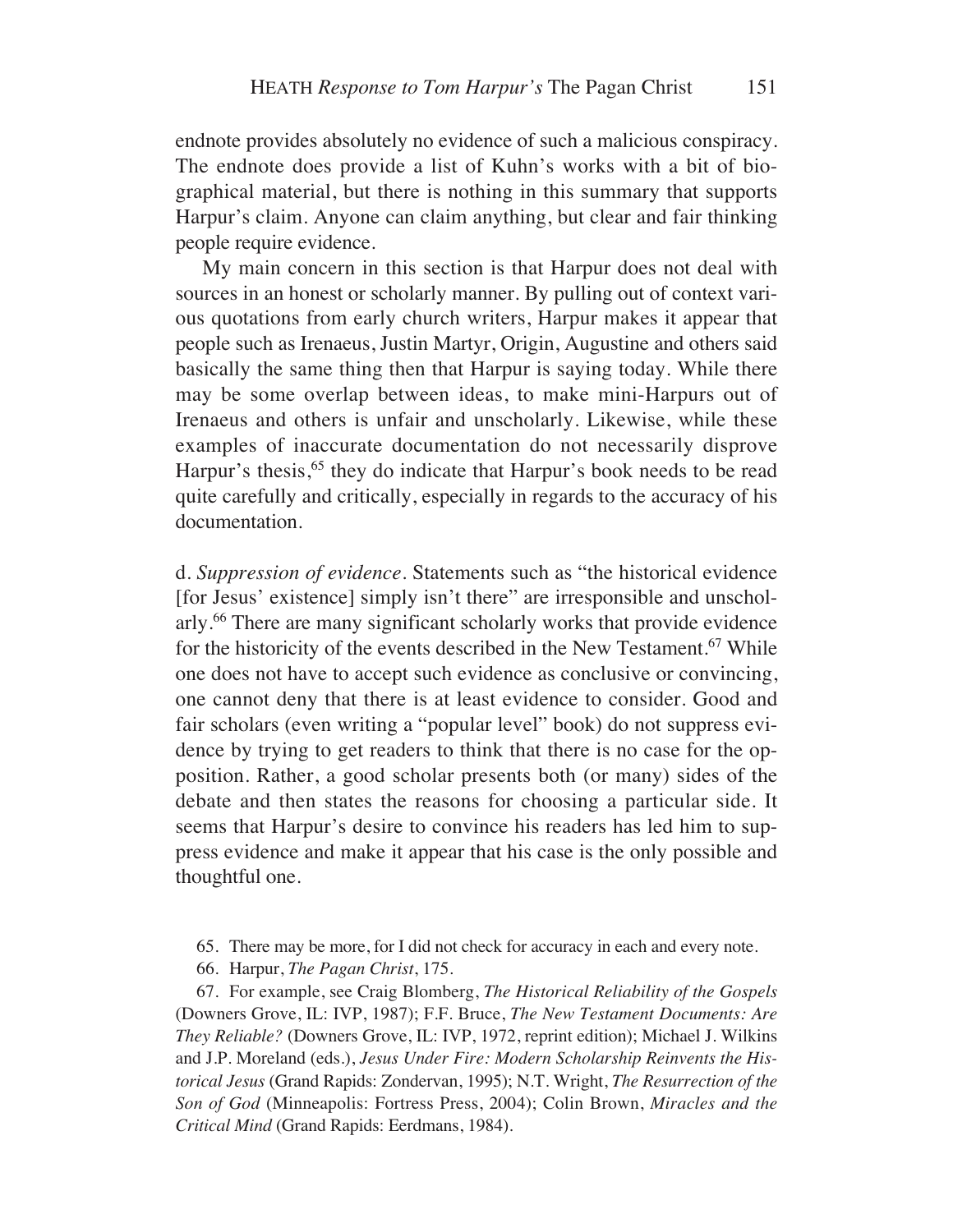e. *Consequences of research*. At the end of his chapter on the Jesus of history, Harpur states that the consequences of believing in a historical or personal Jesus are "limiting, and deeply divisive," makes relations with those of others faiths such as Jews and Muslims a "perpetual impossibility," and in the United States has made for a "passive-dependent Jesus cult totally prone to extreme magical thinking."68 In other words, to conclude anything other than what he concludes about the historical Jesus is completely unacceptable due to the consequences. The problem with such a view is that it has nothing to do with scholarly historical research. Certainly there are consequences to beliefs, but the question as to whether or not Jesus actually existed is a completely separate one from the consequences of believing in a historical Jesus. To not understand this distinction is to make one susceptible to the very common error of interpreting the past with the aim of confirming one's present day convictions. This error is one that Harpur makes, for he seems so locked into his assumptions about the necessity of the Jesus story being a myth that he is not willing to accept an interpretation of the evidence that would allow for the possibility that he could be wrong. Of course, one's biases always affect a study of the past and a sifting of the evidence. However, good scholars do everything possible to minimize this and to account for it; Harpur does neither.

This very brief examination of the way in which Harpur has approached the study of history indicates that he is either ignorant of how good historical research is carried out, or is intentionally abandoning good methodology to engage in convincing polemics. In either case, Harpur's credibility is sorely tested.

## 3. *Conclusion*

While Harpur's *The Pagan Christ* may have sold many copies, and changed some lives, its core contentions are seriously lacking any scholarly support. Harpur's book reveals a cavalier approach to evidence and sources that should undermine anyone's confidence in the claims of the book. In other words, *The Pagan Christ* neither respects basic scholarly conventions nor provides a fair and reasonable solution to the questions

68. Harpur, *The Pagan Christ*, 175.